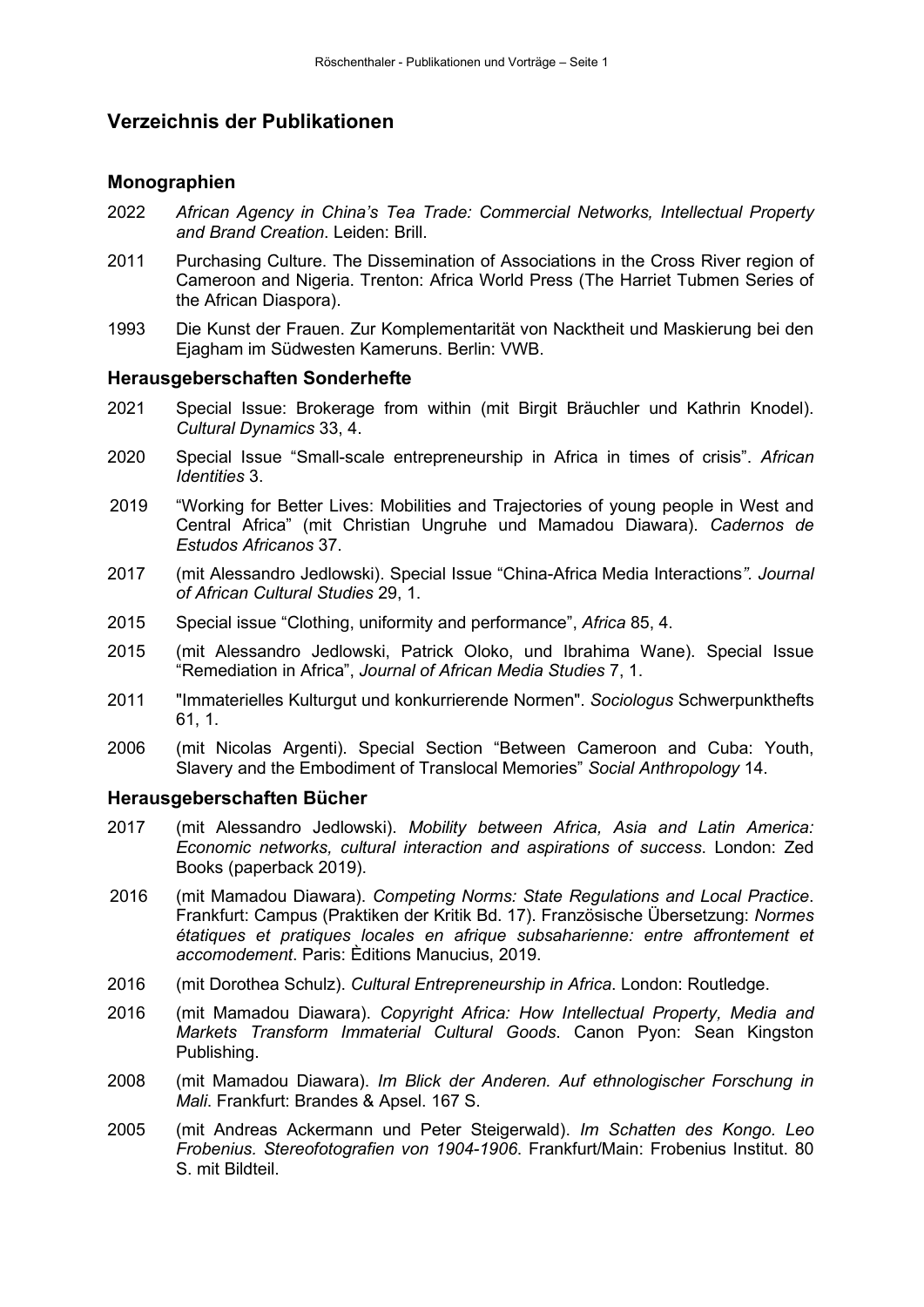- 2005 (mit Jürg Schneider und Bernhard Gardi). *Fotofieber. Bilder aus West- und Zentralafrika. Die Reisen von Carl Passavant 1883-1885*. Basel: Museum der Kulturen und Christoph Merian Verlag. 247 S.
- 2001 (mit Elizabeth M. Chilver, kommentierte Übersetzung mit Beiträgen der Herausgeberinnen). *Cameroon's Tycoon. Max Esser's Expedition and its Consequences*. Oxford: Berghahn. 214 S.

### **Aufsätze in begutachteten Zeitschriften**

- 2021 Brokers in the Tea Trade between China and West Africa. *Cultural Dynamics*. *Cultural Dynamics* 33, 4: 401-417.
- 2021 Brokerage from within: a conceptual framework (mit Birgit Bräuchler und Kathrin Knodel. *Cultural Dynamics* 33, 4: 281-297.
- 2020 Introduction: chances and challenges of African entrepreneurial activity in times of crisis. *African Identities 18, 3:* 253-262.
- 2020 Crisis and credit: Social and political challenges on the Malian tea market. *African Identities 18, 3:* 346-362.
- 2020 Chinese Green Tea in Mali, Cultural Mobility and African Agency in the Global South. *African and Asian Studies* 19, 1-2: 133-156.
- 2018 Global African Trading Diasporas: Case Studies from China and Malaysia. *Migration and Diasporas: An Interdisciplinary Journal* (Delhi) 1, 2: 32-53.
- 2017 (mit Alessandro Jedlowski). China-Africa Media Interactions: Media and popular culture between business and state intervention. In: Special Issue "China-Africa Media Interactions"*. Journal of African Cultural Studies* 29, 1: 1-10.
- 2017 (mit Birama Diakon). The Chinese Presence in the Malian Mediascape. *Journal of African Cultural Studies* 29, 1: 96-103.
- 2016 Good quality or low price? Competition between Cameroonian and Chinese traders. *African East-Asian Affairs* (Stellenbosch) 1: 32-65.
- 2015 Introduction: United in dress: negotiating gender and hierarchy with festival uniforms. *Africa* 85, 4: 627-633.
- 2015 Dressed in Photographs: Between Uniformization, Self-enhancement and the Promotion of Stars and Leaders in Bamako. *Africa* 85, 4: 696-720.
- 2015 (mit Alessandro Jedlowski, Patrick Oloko, und Ibrahima Wane). Across media: mobility and transformation of cultural materials in the digital age. *Journal of African Media Studies* 7, 1: 3-9.
- 2012 (mit Mamadou Diawara). Green Tea in the Sahel: The social history of an itinerant consumer good. *The Canadian Journal of African Studies* 46, 1: 39-63.
- 2011 Geistiges Eigentum oder Kulturerbe? Lokale Strategien im Umgang mit kulturellen Ressourcen. *Sociologus* 61, 1: 45-67.
- 2011 (mit Mamadou Diawara). Immaterielles Kulturgut und konkurrierende Normen: Lokale Strategien des Umgangs mit globalen Regelungen zum Kulturgüterschutz. *Sociologus* 61, 1: 1-17.
- 2009 Werbung im Kontext: Perspektiven auf ein neues ethnologisches Forschungsfeld. *Zeitschrift für Ethnologie* 134: 213-251.
- 2006 (mit Nicolas Argenti). Between Cameroon and Cuba: Youth, Slavery and the Embodiment of Translocal Memories. *Social Anthropology* 14,1: 33-47.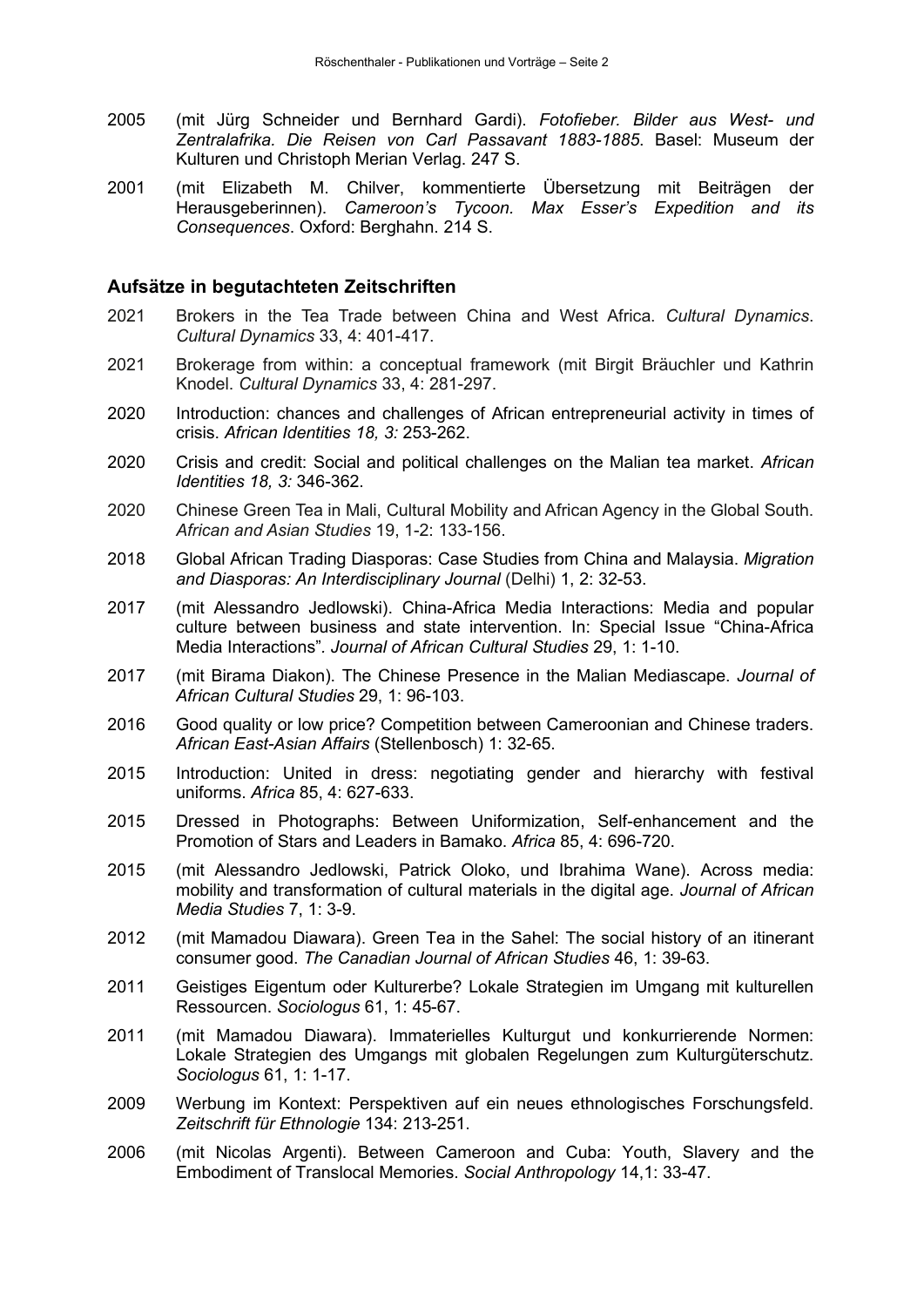- 2006 Translocal Cultures: The Slave Trade and Cultural Transfer in the Cross River Region. *Social Anthropology* 14,1: 71-91.
- 2004 Der Weg der Bünde. Transethnische Forschung im Cross River-Gebiet. *Africa spectrum* 39,3: 427-448.
- 2004 Transacting Obasinjom: the dissemination of a cult agency in the Cross River area. *Africa* 74,2: 241-276.
- 2004 Neuheit, Bricolage oder Plagiat? Zur Entstehung neuer Tanzbünde im Cross River-Gebiet (im Südwesten Kameruns und Südosten Nigerias). *Paideuma* 50: 193-223.
- 2004 "Getting Pictures Right". A Symposium Honoring Paul Jenkins. *African Arts* 37,1: 8, 85, 95.
- 2000 Lokalität und Siedlungsgeschichte im Cross River Gebiet. *Zeitschrift für Ethnologie*  125: 189-214.
- 1999 Max Esser's "Bakundu Fetishes". *African Arts* 32, 4: 76-80, 96.
- 1998 Honoring Ejagham Women. *African Arts* (Los Angeles) 31,2: 38-49, 92-93.

### **Aufsätze in Sammelbänden und Zeitschriften**

- 2021 Hierarchies of value and Asian consumer goods in Cameroon. In: Mayke Kaag, Guive Khan-Mohammad und Stefan Schmid (Hg.). *Destination Africa: Contemporary Africa as a Global Meeting Point*. Leiden: Brill, 127-147.
- 2021 Breweries in Ethiopia and the politicisation of beer (mit Getachew Senishaw). *Brewery History* 185: 19-40.
- 2020 Original and fake, fake originals, or multiple degrees of quality? Chinese manufactured consumer goods on Cameroonian markets. In: Ruth Achenbach, Jan Beek, John Njenga Karugia, Rirhandu Mageza-Barthel, und Frank Schulze-Engler (Hg.). *Afrasian Transformations: Transregional Perspectives on Development Cooperation, Social Mobility and Cultural Change.* Leiden: Brill, 280-300.
- 2019 Copying, branding, and the ethical implications of rights in immaterial cultural goods. In: Information Resources Management Association (Hg.). *Brand Culture and Identity: Concepts, Methodologies, Tools, and Applications.* Hershey, Pennsylvania: IGI Global, 1482-1502.
- 2019 Geistiges Eigentum, Medien und Märkte: Der Wandel immaterieller Kulturgüter in Afrika (mit Mamadou Diawara). In: Lina Brion und Detlef Diederichsen (Hg.). *100 Jahre Copyright.* Berlin: Matthes & Seitz, 324-339 (Gekürzte und übersetzte Einleitung von *Copyright Africa*).
- 2019 Introduction: Young people working for better lives in West and Central Africa (mit Christian Ungruhe und Mamadou Diawara). *Cadernos de Estudos Africanos* 37: 9- 16.
- 2019 (mit Mamadou Diawara). Introduction. Que font les gens quand l'État travaille? In: Ute Röschenthaler und Mamadou Diawara (Hg.). *Normes étatiques et pratiques locales en afrique subsaharienne: entre affrontement et accomodement*. Paris: Èditions Manucius, 11-24.
- 2019 Liquid Traditions: Worlds of Drink‐taking in Africa. In: Jan Beek, Konstanze N'Guessan und Mareike Späth (Hg.). *Festschrift für Carola Lentz*. Köln: Rüdiger Köppe, 167-184.
- 2017 (mit Alessandro Jedlowski). Landscapes of opportunity, mobility and entrepreneurial perspectives. In: Ute Röschenthaler und Alessandro Jedlowski (Hg.). *Mobility*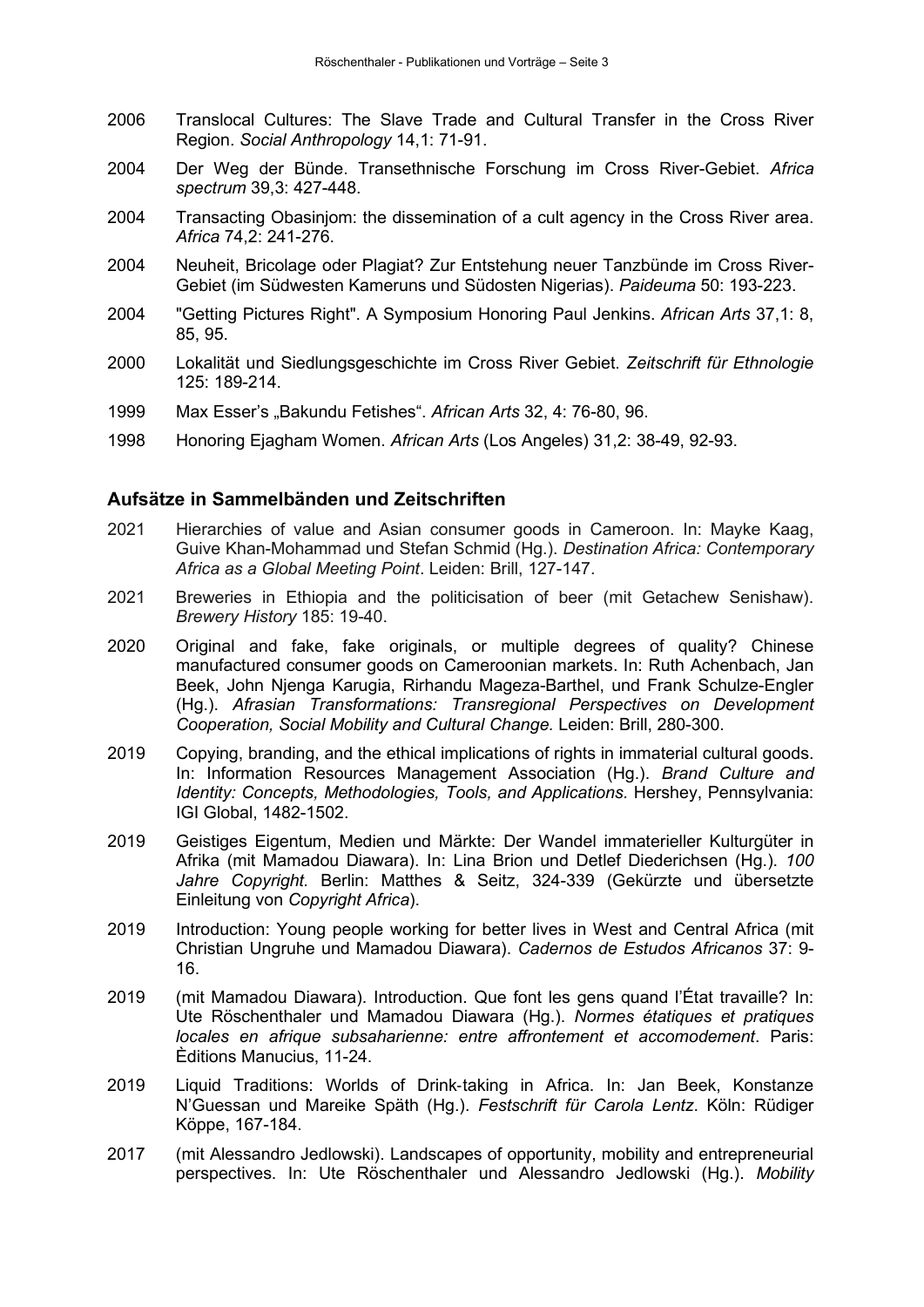*between Africa, Asia and Latin America: Economic networks, cultural interaction and aspirations of success.* London: Zed Books, 1-27.

- 2017 African Businesses in Malaysia: "You just have to be smart" to survive. In: Ute Röschenthaler und Alessandro Jedlowski (Hg.). *Mobility between Africa, Asia and Latin America: Economic networks, cultural interaction and aspirations of success*. London: Zed Books, 156-180.
- 2017 In Constant Search of Money to Survive: African Youths in Malaysia. In: Arndt Graf und Azirah Hashim (Hg.). *Asian-African Encounters*. Amsterdam University Press, 17-45.
- 2017 The economic and cultural impact of Calabar on the Cross River region. In: David Imbua, Paul Lovejoy und Ivor Miller (Hg.). *Calabar on the Cross River: Historical and Cultural Studies*. Trenton, NJ: Africa World Press, 155-177.
- 2017 Copying, branding, and the ethical implications of rights in immaterial cultural goods. In: Nhamo Anthony Mhiripiri und Tendai Chari (Hg.). Media Law, Ethics, and Policy in the Digital Age. Hershey, Pennsylvania: IGI Global, 101-121.
- 2017 (mit Antoine Socpa). Facing the China challenge: Cameroonians between discontent and popular admiration. In: Young-Chan, Kim (Hg.). *China and Africa: A new Paradigm of Global Business*. London: Palgrave, 155-188.
- 2016 (mit Mamadou Diawara). Introduction: What do people do when states are working? In: Mamadou Diawara und Ute Röschenthaler (Hg.). *Competing Norms: State Regulations and Local Practice*. Frankfurt: Campus, 9-22.
- 2016 Aspiring to be praised with many names: A media entrepreneur in Mali. In: Ute Röschenthaler und Dorothea Schulz (Hg.). *Cultural Entrepreneurship in Africa*. London: Routledge, 224-244.
- 2016 (mit Dorothea Schulz). Introduction: Forging Fortunes: New Perspectives on Entrepreneurial Activities in Africa. In: Ute Röschenthaler und Dorothea Schulz (Hg.). *Cultural Entrepreneurship in Africa*. London: Routledge, 1-15.
- 2016 'Be Faster than the Pirates': Copyright and the Revival of 'Traditional Dances' in Southwest Cameroon. In: Ute Röschenthaler und Mamadou Diawara (Hg.). *Copyright Africa: How Intellectual Property, Media and Markets Transform Immaterial Cultural Goods*. Canon Pyon: Sean Kingston Publishing, 177-213.
- 2016 (mit Mamadou Diawara). Introduction: African Intellectual Worlds in the Making. In: Ute Röschenthaler und Mamadou Diawara (Hg.). *Copyright Africa: How Intellectual Property, Media and Markets Transform Immaterial Cultural Goods*. Canon Pyon: Sean Kingston Publishing, 1-34.
- 2013 Etchu Richard Ayuk's manuscript on the Slave Trade and Social Segregation in the Ejaghamland: In: Alice Bellagamba, Sandra Greene und Martin Klein (Hg.). *African Voices on Slavery and the Slave Trade*. Bd. 1. New York: Cambridge University Press, 191-203.
- 2013 The Blood Men of Old Calabar a Slave Revolt of the Nineteenth Century? In: Alice Bellagamba, Sandra Greene und Martin Klein (Hg.). *African Voices on Slavery and the Slave Trade*. Bd. 1. New York: Cambridge University Press, 445-465.
- 2013 (mit Mamadou Diawara). Mediationen: Normenwandel und die Macht der Medien im subsaharischen Afrika. In: Andreas Fahrmeir und Anette Imhausen (Hg.). *Die Vielfalt normativer Ordnungen. Konflikte und Dynamik in historischer und ethnologischer Perspektive*. Frankfurt: Campus Verlag, 129-164.
- 2013 Kakao am Kamerunberg. Der Kölner Kaufmann Max Esser und die Folgen seines Pioniergeistes. In: Marianne Bechhaus-Gerst und Anne-Kathrin Horstmann (Hg.). *Köln und der deutsche Kolonialismus. Eine Spurensuche*. Köln: Böhlau, 65-71.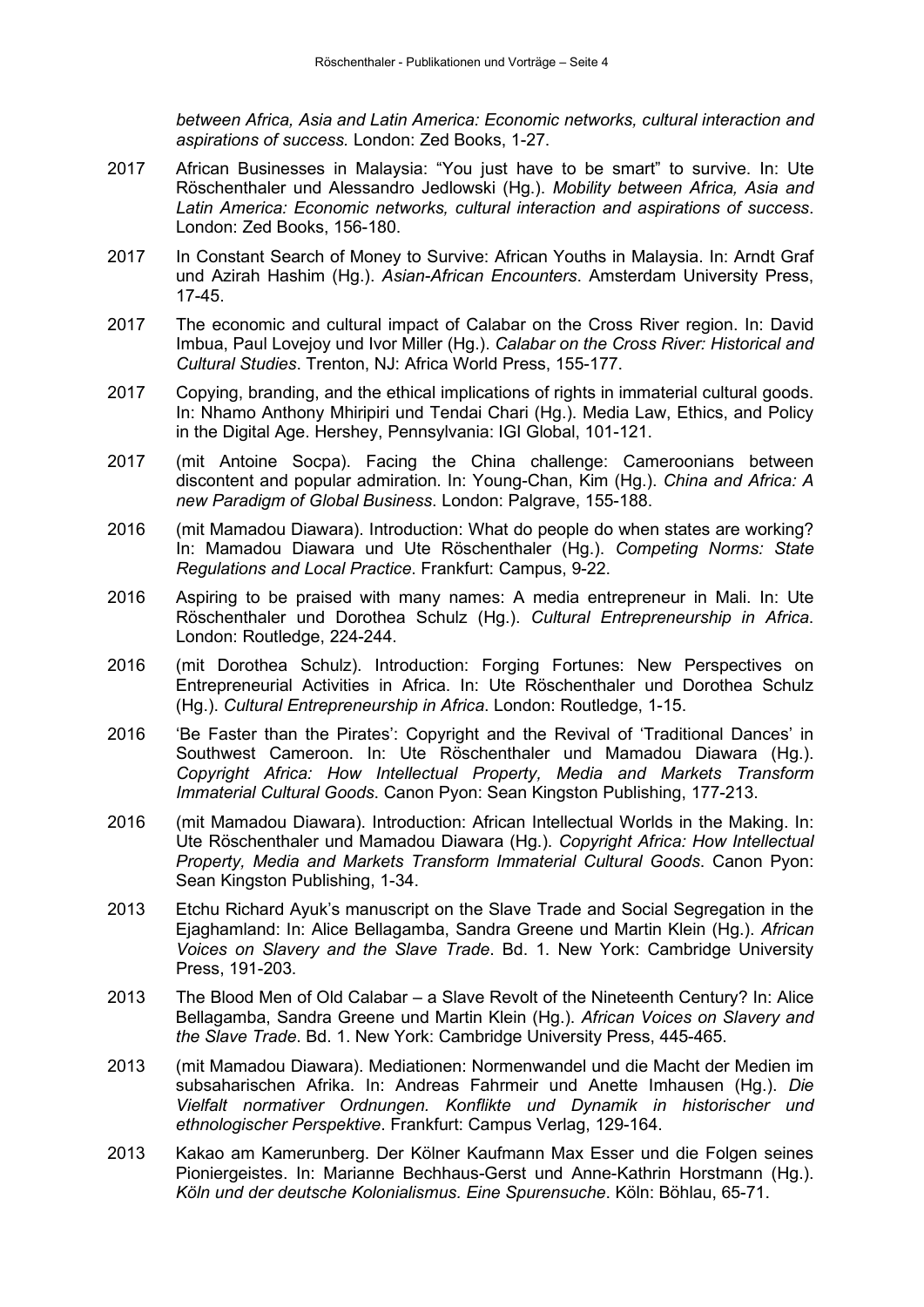- 2011 Pagaies, pirogues et éperons de bateaux: le monde aquatique d'Afrique de l'ouest. *Cahiers des Anneaux de la Mémoire* (Nantes) 14 (L'Afrique centrale atlantique): 163-180.
- 2010 Tauschsphären: Geschichte und Bedeutung eines wirtschaftsethnologischen Konzepts. *Anthropos* 105: 157-77.
- 2010 The social life of White Man Mimbo and ancestral consumption of bottled beer in Southwest Cameroon. In: Steven Van Wolputte und Mattia Fumanti (Hg.). *Beer in Africa. Drinking Spaces, States and Selves*. Münster: Lit, 131-166.
- 2010 'Celebrating our Heritage'. Lokale Festivals, Erinnerungskultur und neue Identitäten in Kamerun und Nigeria. Arbeitspapiere des Instituts für Ethnologie und Afrikastudien der Johannes Gutenberg-Universität Mainz 118, 1-30, http://www.ifeas.uni-mainz.de/workingpapers/Arbeitspapiere.html
- 2010 An Ethnography of Associations? Transethnic Research in the Cross River Region. In: Marit Melhuus, Jon Mitchell und Helena Wulff (Hg.). *Present Ethnography*. New York: Berghahn Books, 121-134 (paperback 2012).
- 2009 The submerged History of Nsanakang. A Glimpse into an Anglo-German encounter. In: Ian Fowler und Verkijika Fanso (Hg.). *Encounter, Transformation and Identity. Peoples of the Western Cameroon Borderlands 1891-2000*. Festschrift für Shirley Ardener. New York: Berghahn Books (Cameroon Studies Series), 110-140.
- 2008 The Ejagham interpretation of a sculpture of Mami Wata. In: Henry J. Drewal (Hg.). *Sacred Waters: Arts for Mami Wata and other Divinities in Africa and the Diaspora*. Bloomington/Indeanapolis: Indiana University Press, 276-290.
- 2008 Mimesis und Reflexivität in Jean Rouchs *Les maîtres fous* (mit Henning Engelke). In: Andreas Becker, Martin Doll, Serjoscha Wiemer und Anke Zechner (Hg.): *Mimikry. Gefährlicher Luxus zwischen Natur und Kultur*. Schliengen: Edition Argus, 120-146.
- 2008 (mit Mamadou Diawara) Einleitung. In: Mamadou Diawara und Röschenthaler, Ute (Hg.). *Im Blick der Anderen*. Frankfurt: Brandes & Apsel, 6-21.
- 2008 Der Kölner Jurist und Kaufmann Max Esser. Internetpublikation auf der Seite "Köln Postkolonial" der Universität Köln. http://www.kopfwelten.org/kp/personen/esser/
- 2005 Mit den "Fetischen" im Gepäck und den Reitochsen im Sumpf: Leo Frobenius im Kongo. In: Andreas Ackermann, Ute Röschenthaler und Peter Steigerwald (Hg.). *Im Schatten des Kongo. Leo Frobenius. Stereofotografien von 1904-1906*. Frankfurt/Main: Frobenius Institut, 12-16.
- 2005 Paddel, Kanus und Schiffsschnäbel. Westafrikanische Wasserwelt. In: Jürg Schneider, Ute Röschenthaler und Bernhard Gardi (Hg.). *Fotofieber. Bilder aus West- und Zentralafrika. Die Reisen von Carl Passavant 1883-1885*. Basel: Museum der Kulturen und Christoph Merian Verlag, 135-149.
- 2005 (mit Jürg Schneider) Einleitung. In: Jürg Schneider, Ute Röschenthaler und Bernhard Gardi (Hg.). *Fotofieber. Bilder aus West- und Zentralafrika. Die Reisen von Carl Passavant 1883-1885*. Basel: Museum der Kulturen und Christoph Merian Verlag, 9-21.
- 2005 Erinnerungsarbeit und die Veränderung der Raumwahrnehmung. Zur Entstehung einer Regionalkultur im Südwesten Kameruns. In: Winfried Speitkamp (Hg.). *Kommunikationsräume – Erinnerungsräume. Beiträge zur transkulturellen Begegnung in Afrika*. München: Meidenbauer, 141-174.
- 2004 Die Ambivalenz des Außerordentlichen. Talent und Macht als endliche Ressource im Cross River Gebiet. In: Tobias Wendl (Hg.). *Africa Screams. Die Wiederkehr des*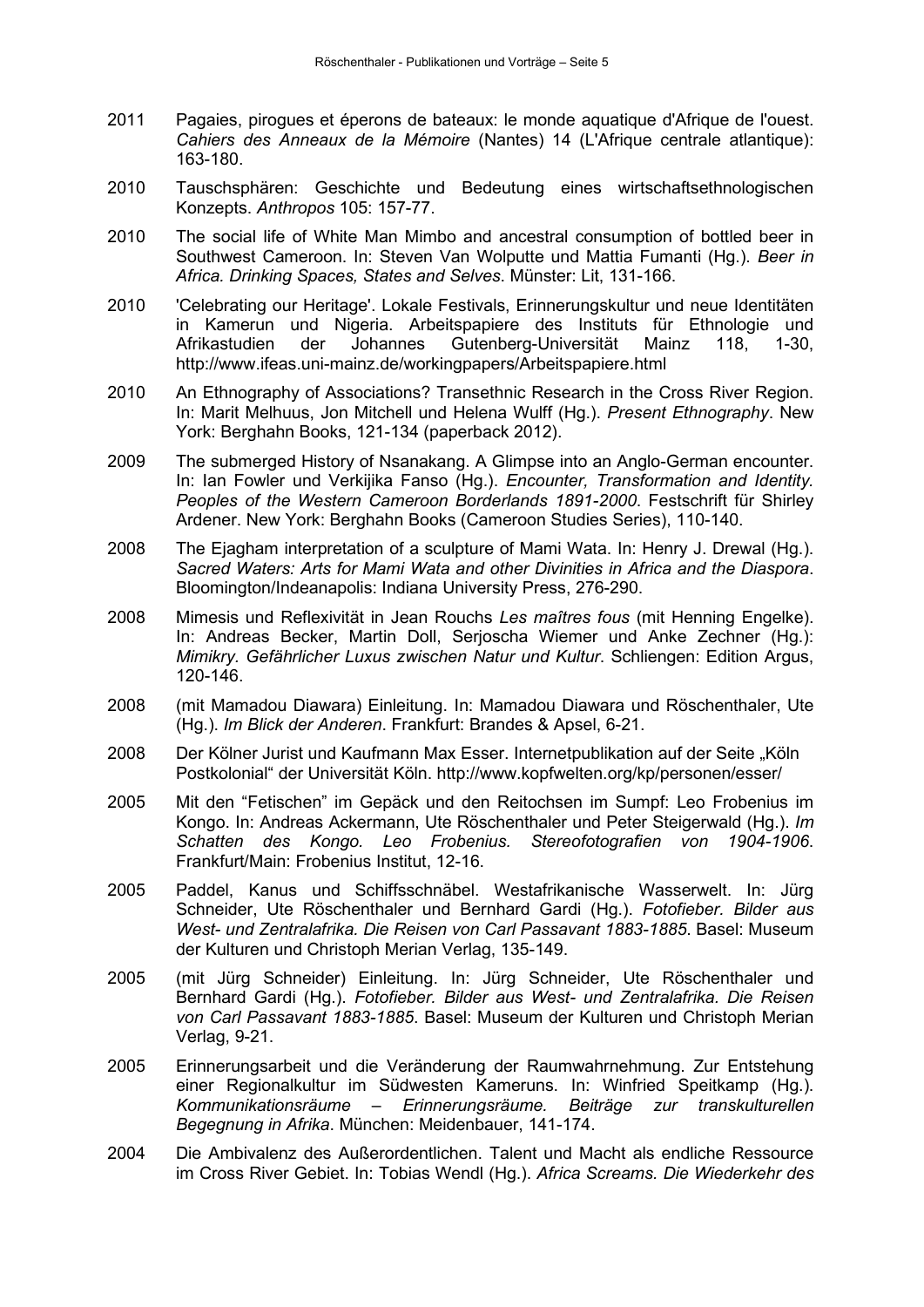*Bösen in Kino, Kult und Kunst*. (Katalog zur gleichnamigen Ausstellung des Iwalewa-Hauses Bayreuth). Wuppertal: Peter Hammer, 126-141.

- 2002 "A New York City of Ibibioland"? Local Historiography and Power Conflict in Calabar. In: Axel Harneit-Sievers (Hg.). *A Place in the World*. *New Local Historiographies from Africa and South-Asia*. Leiden: Brill, 87-109.
- 2001 Trankopfer in der Diaspora. Zum Status der Ahnen von Migrantenvereinen in Kamerun. In: Heike Behrend (Hg.). *Geist, Bild und Narr. Zu einer Ethnologie kultureller Konversionen*. Festschrift für Fritz Kramer. Berlin: Philo Verlag, 172-191.
- 1999 Of Objects and Contexts: Biographies of Ethnographica. *Journal des Africanistes*  69,1: 81-103.
- 1999 "Fetische aus Bulo N'Guti". Max Esser's "Bakundu" Skulpturen und der Handel im Waldland von Kamerun. *Tribus* 48: 147-171.
- 1999 Frauenbünde der Ejagham im Cross River Gebiet. In: *Afrikanische Frauen. Frauen und Frauendarstellungen in Kunst und Kultur Schwarzafrikas*. Coburg: Naturkunde-Museum Coburg, 26-50.
- 1998 Der nackte und der dekorierte Körper. Performative Ausdrucksformen von Frauen im Cross River Gebiet, Kamerun. In: Susanne Schröter und Annette Rein (Hg.). *Körper und Identitäten. Ethnologische Ansätze zur Konstruktion von Geschlecht.* Münster:Lit, 11-35.
- 1997 L'objet et son iconologie. *Journal des Africanistes* (Paris) 67,1: 134-41.
- 1997 Die Komplementarität von Frauen- und Männerbünden bei den Ejagham in Kamerun. In: Gisela Völger (Hg.). *Sie und Er. Frauenmacht und Männerherrschaft im Kulturvergleich*. Köln: Rautenstrauch-Joest-Museum. Bd. 1, 297-284.
- 1996 "Frauen in letzter Instanz". Dominanter und verdeckter Diskurs als Spiegel sozialer Kontrollinstanzen bei den Ejagham im Südwesten Kameruns. *Zeitschrift für Frauenforschung* (Hannover) 14, 1/2: 152-63.
- 1991 Mohren, Kannibalen und Heilige. Unsere Bilder von Afrikanern im Wandel der Zeit. In: M. Lorbeer und B. Wild (Hg.) *Menschenfresser, Negerküsse. Das Bild vom Fremden im deutschen Alltag*. Berlin: Elefanten Press (2. Aufl. 1993), 58-65.

# **Beiträge zu Nachschlagewerken**

- 2022 African Trade Networks and Diasporas. In: Marcelo Borges und Madelaine Hsu (Hg.). *Cambridge History of Global Migrations*. Cambridge, MA: Cambridge University Press.
- 2018 Mali. In: Debra Merskin (Hg.). *Sage International Encyclopedia of Mass Media and Society*. Thousand Oaks: Sage.
- 2017 Nigel Barley Notes from a Mud Hut. In: *Kindlers Literatur-Lexikon.* Online edition, www.munzinger.de.
- 2011 (mit Richard Kuba). Historische Forschung zu Afrika in Frankfurt am Main. *Jahrbuch der historischen Forschung in der Bundesrepublik Deutschland*, Berichtsjahr 2010. München: R. Oldenburg Verlag, 33-39.
- 2009 Jomo Kenyatta Facing Mount Kenya. In: Heinz Ludwig Arnold (Hg.). *Kindlers Literatur-Lexikon* (18 Bände, 3. völlig neu bearbeitete Aufl.). Stuttgart: Metzler (auch als Online-Datenbank).
- 2001 Bünde. In: *Das Afrika Lexikon*. Mabe, J.E. (Hg.). Stuttgart/Wuppertal: Metzler Verlag und Peter Hammer Verlag. S. 109-110.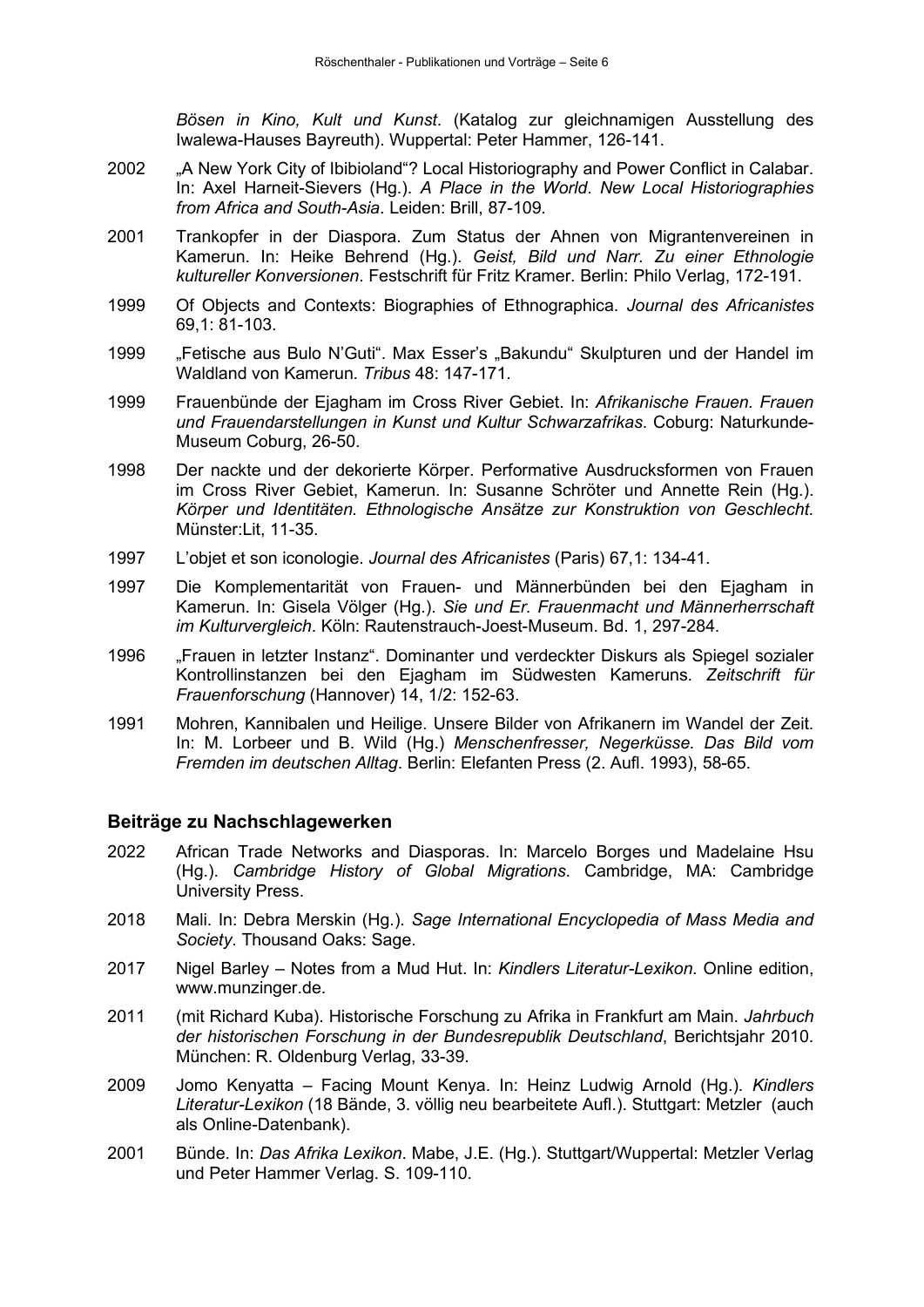- 2001 Robert Heinrich (Harry) Lowie: Primitive Society. In: *Hauptwerke der Ethnologie*. Feest, Christian und Karl-Heinz Kohl (Hg.). Stuttgart: Alfred Kröner Verlag, 268-272.
- 1998 Maske. In: *Handbuch religionswissenschaftlicher Grundbegriffe*. H. Cancik, B. Gladigow und Karl-Heinz Kohl (Hg.). Stuttgart: Kohlhammer, 113-16.

#### **Studien im Rahmen der Entwicklungszusammenarbeit**

- 2000 Culture, History and Perceptions on Resettlement. A baseline study of the six villages in the Korup National Park. Mundemba: Korup Project Study (WWF/GTZ/CamGovt). Studie im Auftrag des Korup National Park Managements.
- 2000 (zusammen mit Wilma Nijborg, Foncham Christol Fombad, Kai Schmidt-Soltau) Evaluation of the Resettlement Process - The Case of Korup National Park with Emphasis on the Ikondokondo I Pilot Scheme. Studie im Auftrag des Korup National Park Managements (WWF/GTZ/CamGovt).

#### **Sonstige Veröffentlichungen**

- 2013 Jugend und Arbeit in Burkina Faso. Bericht über die ethnologische Lehrforschung des Instituts für Ethnologie. *Uni Report* 1 (8.2.013)
- 2012 Cimier de Dance. In: Mattet, Laurence (Hg.). Masques à démasquer. Genève: Musée Barbier-Mueller (35e anniversaire 1977-2012). S.243-244.
- 2009 Nkanda Dance of Ekpe. Foto-Beitrag im Ausstellungskatalog "L'art d'être un homme" (Afrique, Océanie) (für den Artikel von Alfred Adler) im Musée Dapper, Oktober 2009.
- 2006 Forschen im Team Frankfurter Studierende in Mali. In: *Forschung Frankfurt* 2-3, S.60.
- 2000 Shrine of the *Ngbe* Ejagham Leopard Society. Foto-Beitrag im Ausstellungskatalog *Call and Response. Journeys in African Art*. New Haven: Yale University Art Gallery. S. 57.
- 1996 Ejagham. New York: The Rosen Publishing Group. (The Heritage Library of African Peoples)

# **Rezensionen**

- 2021 Miller, Ivor und Gonzáles Gómez-Cásseres (eds and translators). 2020. Lydia Cabrera: The Sacred Language of the Abakua. Jackson: University Press of Mississippi. *H-Net Africa, H-Net Reviews*, Oktober 2021*.* https://www.hnet.org/reviews/showpdf.php?id=55068.
- 2016 Christoph Brumann und David Berliner (Hg.). 2016. *World Heritage on the Ground: Ethnographic Perspectives.* New York und Oxford: Berghahn. *Sociologus* 66, 2: 216-219.
- 2015 Kokot, Waltraud, Christian Giordano und Mijal Gandelsman-Trier (Hg.). Diaspora as a resource: comparative studies in strategies, networks and urban space (Münster: Lit Verlag, 2013). *Social Anthropology* 23, 4: 519-520*.*
- 2015 Thomas Bierschenk und Eva Spies (Hg.): 50 Jahre Unabhängigkeit in Afrika. Kontinuitäten, Brüche, Perspektiven (Köln: Rüdiger Köppe Verlag, 2013). *Anthropos*  110, 2: 600-602.
- 2015 Franck Beuvier. Danser les funerailles. Associations et lieux de pouvoir au Cameroun (Paris: Editions EHESS, 2014). *Paideuma* 61: 303-307.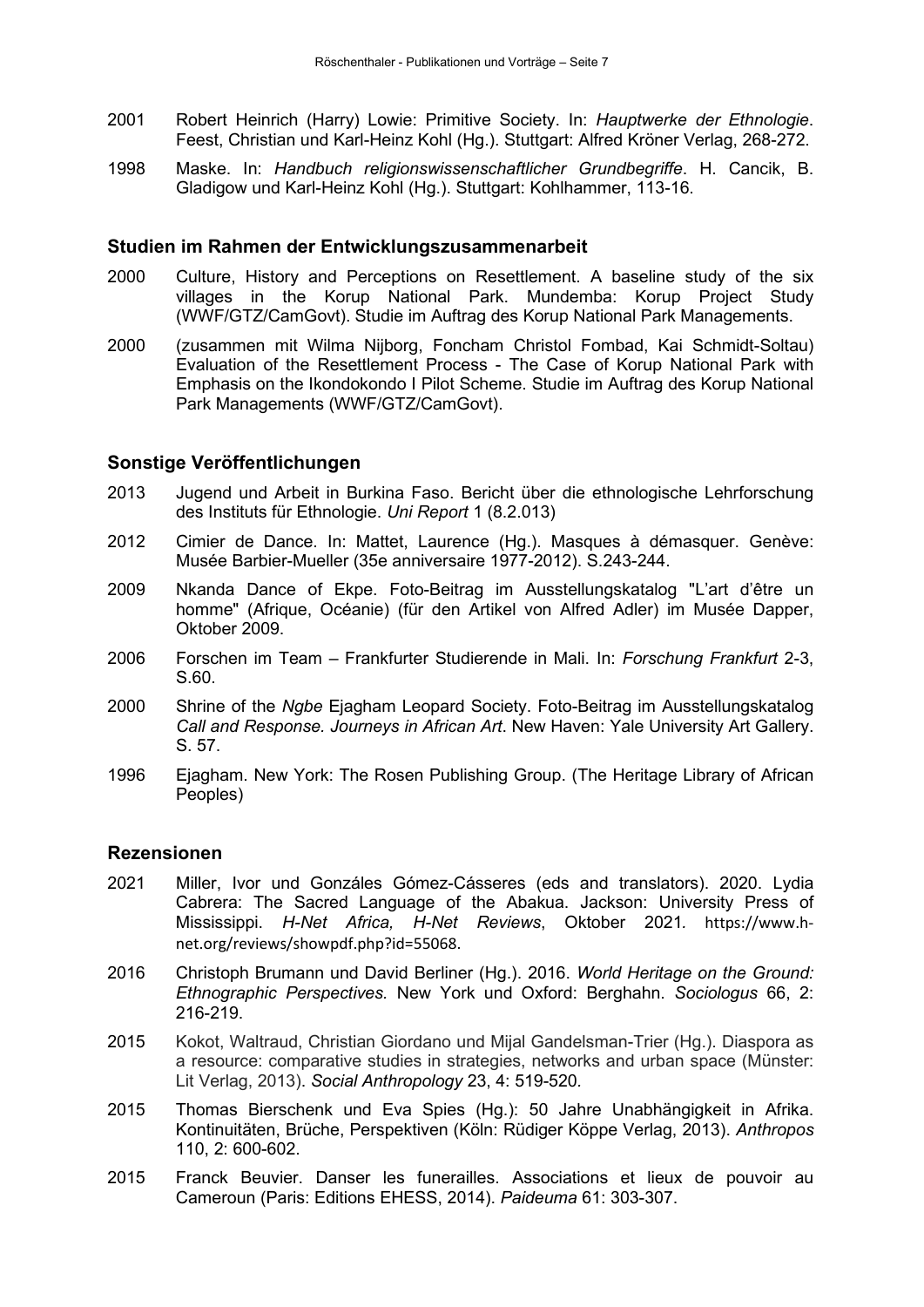- 2014 Walter Van Beek und Annette Schmidt (Hg.). African Hosts & their Guests: Cultural Dynamics of Tourism (Woodbridge and Rochester, James Currey, 2012). *Canadian Journal for African Studies* 48, 2: 379-381.
- 2009 Hans Knöpfli. Grasland Eine afrikanische Kultur. Wuppertal: Peter Hammer Verlag, 2008. *Journal of African History* 50,2: 327-328.
- 2009 Richard Fardon. Fusions. Masquerades and thought style east of the Niger-Benue confluence, West Africa. London: Saffron Books. 2007. *Tribus* 58, 167-168.
- 2009 Richard Fardon und Christine Stelzig. Column to volume. Formal innovation in Chamba statuary. London: Saffron Books. 2005. *Paideuma* 55, 293-296.
- 2008 Frederick Quinn. In Search of Salt. Changes in Beti (Cameroon) Society, 1880 1960. New York/ Oxford: Berghahn Books. 2006. *Paideuma* 54: 309-312.
- 2007 Richard Fardon. Lela in Bali. New York/ Oxford: Berghahn Books 2006. *Journal of African History* 48: 501-503.
- 2006 Stefanie Michels. Imagined Power Contested. Germans and Africans in the Upper Cross River Area of Cameroon 1887-1915. Münster: Lit Verlag 2004. *Anthropos* 101: 311-312.
- 2006 Christine Stelzig. Afrika am Museum für Völkerkunde zu Berlin 1873-1919. Aneignung, Darstellung und Konstruktion eines Kontinents. Herbolzheim: Centaurus Verlag. 2004. *Anthropos* 101: 327-329.
- 2006 Endeley, Joyce; Shirley Ardener, Richard Goodridge und Nalova Lyonga (Hg.). New Gender Studies from Cameroon and the Carribean. Buea: Women and Gender Studies Department, University Buea. 2004. *Anthropos* 101: 267-268.
- 2003 Heintze, Beatrix. 1999. Ethnographische Aneignungen. Frankfurt: Otto Lembek. *Journal of African History* 44,2: 356-57.
- 2001 Horton, Robin. Patterns of Thought in Africa and the West. Essays on Magic, Religion and Science. Cambridge UP 1997. *Sozialer Sinn* 2: 377-97.
- 1999 Louis Perrois und Jean-Paul Notué: Rois et sculpteurs de l'ouest cameroun la panthère et la mygale. Editions Karthala, Paris, and Editions de l'Orstom, Paris. 1997. *African Arts* 32,3: 15, 86-87.
- 1999 Preuß, Christine. Mbanké und Messi. Die Töpferei der Bamum im Wandel: Eine Studie im Grasland Kameruns. Hamburg: Lit Verlag 1997. *Anthropos* 9: 293-94.
- 1999 (mit Axel Harneit-Sievers): Ogbomo, Onaiwu W. When Men and Women Mattered: A History of Gender Relations among the Owan of Nigeria. Rochester, N.Y.: University of Rochester Press. 1997. *Journal of African History*: 532-35.
- 1993 Wendl, Tobias. Mami Wata oder ein Kult zwischen den Kulturen. Münster:Lit 1992. *Anthropos* 88, 4-6.
- 1990 Turner, Victor. Das Ritual. Struktur und Anti-Struktur. Frankfurt/New York: Campus 1989. *Tribus* 39: 183-84
- 1988 Kramer, Fritz. Der rote Fes. Über Besessenheit und Kunst in Afrika. Frankfurt/Main: Athenäum 1987. *Tribus* 37:193-94.

#### **Video**

2002 Mobile Culture - Tradition Bought and Sold entstanden während des Projekts Kaufbare Bünde (Kamerun/Nigeria), in Zusammenarbeit mit dem Museum für Völkerkunde, Berlin, dem Institut für den wissenschaftlichen Film Göttingen, Cine Plus Berlin und K18 Berlin, finanziert von der DFG.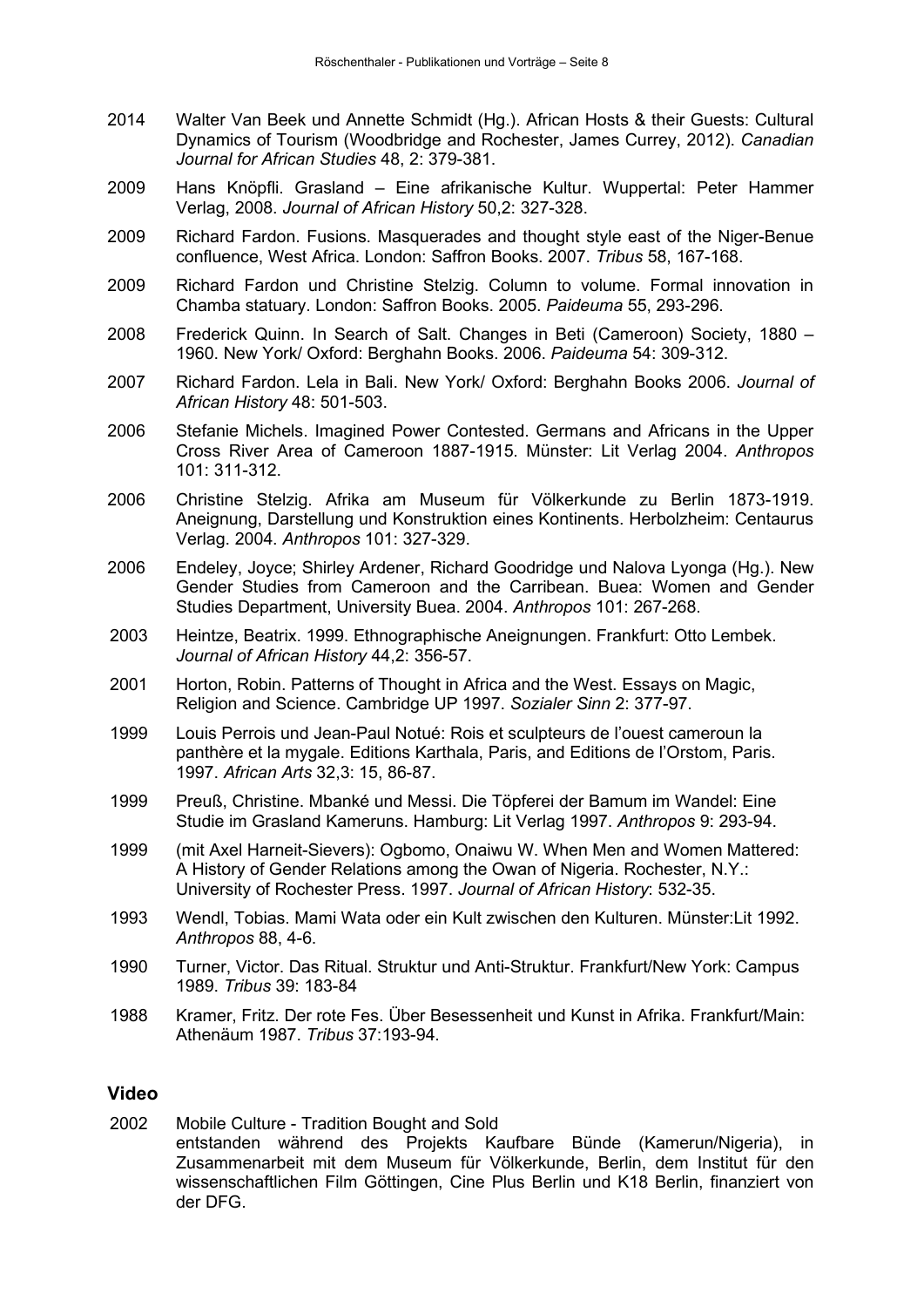# **Konferenzorganisation und Vortragstätigkeit**

### **Organisation von Konferenzen und Tagungen**

- Workshop series "Inside Brokerage: Networking, life stories, social hierarchies" (mit Birgit Bräuchler und Kathrin Knodel), (Projektbezogener Personenaustausch Australien), Institut für Ethnologie und Afrikastudien, JGU Mainz, 13.12.2019
- Workshop series "Brokerage under scrutiny: Practices of intermediation in a globalizing world". (Projektbezogener Personenaustausch DAAD), Monash University Melbourne, 15.-16., 23.-24. Mai, 2019.
- Point Sud workshop "Making a better life: training, work and mobility of youth in West and Central Africa" (mit Augustin Emane, Ibrahima Tchioub und Moussa Sissoko), Bamako, 2.-8. März 2016.
- Workshop "State regulations and Local Praxis" (mit Mamadou Diawara) mit afrikanischen und deutschen Nachwuchswissenschaftlern am Exzellenzcluster "Die Herausbildung normativer Ordnungen" in Frankfurt, Teil 1: 14.-18. Juli, Teil 2: 27.-28. Juli 2014.
- ECAS thematische Konferenz "Africa in the Global South: Biographies of mobility and aspirations of success" (mit Alessandro Jedlowski), Goethe-Universität Frankfurt, 15.-17. Mai 2014.
- Symposium "Who owns the praise? Oral literature, cultural norms and rights in artistic productions in Africa" (mit Matthias Gruber) zum 60. Geburtstag von Mamadou Diawara, Lautertal, 9. Mai 2014.
- Symposium "Ways of belonging in Africa: the dynamics of differenciation" (mit Katja Werthmann) zum 60. Geburtstag von Carola Lentz), Johannes Gutenberg-Universität Mainz, 2. Mai 2014.
- Konferenz "How does transnational mobility transform cultural production? Informality and remediation in African popular cultures" (mit Alessandro Jedlowski, Patrick Oloko und Ibrahima Wane), Ouagadougou, 4.-10. Januar 2013.
- Tagung "African Youth from Within Youth at work in subsahara Africa Jeunesse et travail en afrique subsaharienne (mit Mamadou Diawara), Schloss Marbach am Bodensee, 20.- 22. Oktober 2011.
- Konferenz "Intellectual Property, Normative Orders and Globalisation" (mit Mamadou Diawara) (Teil 2) (Exzellenzcluster 243 Die Herausbildung normativer Ordnungen), Forschungskolleg Bad Homburg, 2.-4. Juni 2011.
- "Media and norms in Africa" (mit Antoine Socpa), Foyer du Marin, Douala, 27. Dezember 2010.
- Workshop "Intellectual Property, Normative Orders and Globalisation" (mit Mamadou Herausbildung normativer Ordnungen), Forschungskolleg Bad Homburg, 2.-4. Dezember 2010.
- Point Sud Workshop "Processes of negotiation: theory and practice" (mit Mamadou Diawara), Bamako, 6.-12. Dezember 2009.
- Follow-up Workshop "Processes of negotiation: theory and practice" (mit Mamadou Diawara) (Exzellenzcluster 243 "Herausbildung normativer Ordnungen"), Bamako, 14.-19. Dezember 2009.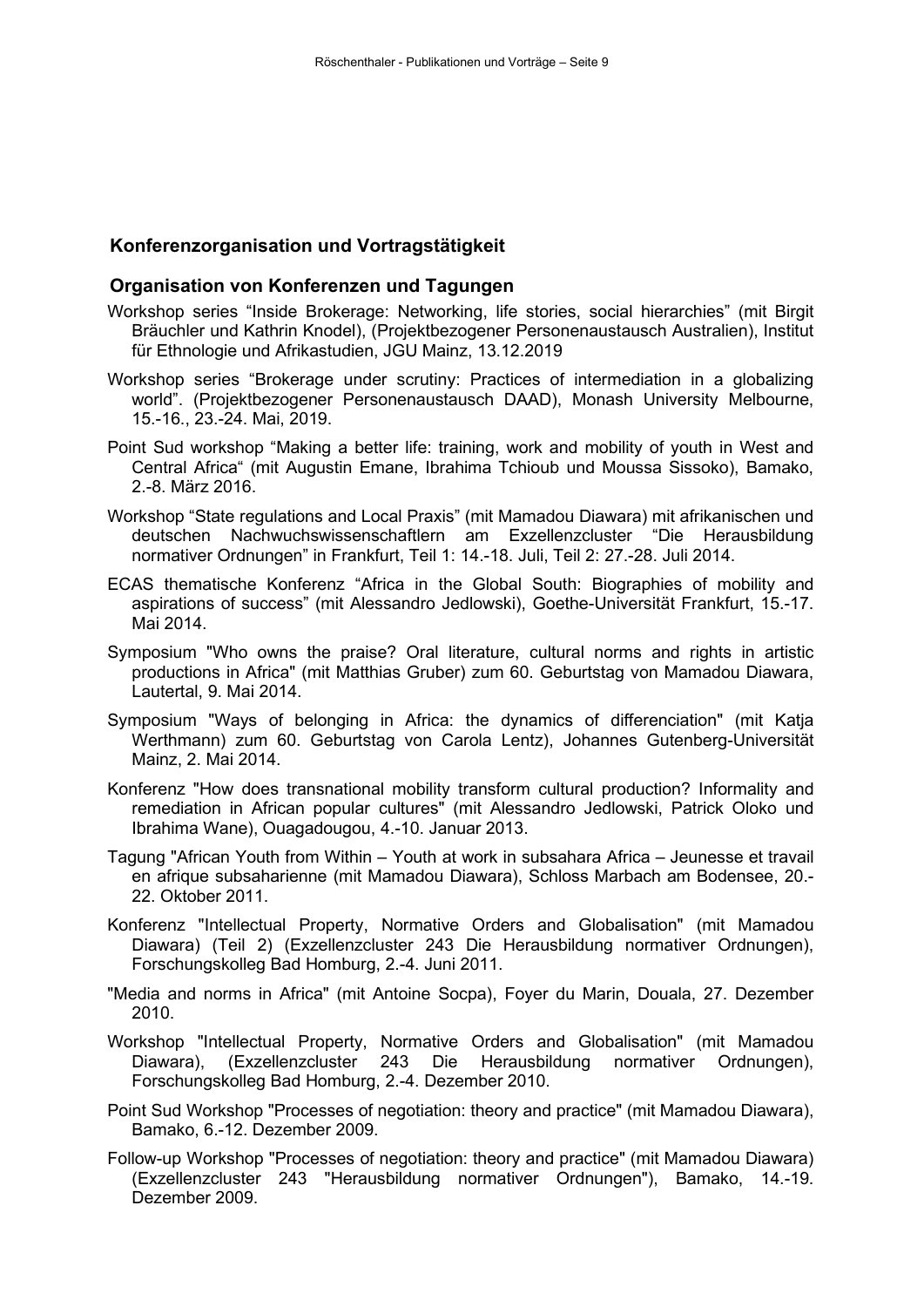- Workshop "Entwicklung und die Kunst der Kommunikation" (mit Mamadou Diawara), Lehrforschung Mali in Point Sud, Bamako, 8.-9. Oktober 2007.
- Workshop "The generation of the mass media and innovation in Africa" (mit Liz Gunner und Mamadou Diawara) (Volkswagen-Stiftung), Johannesburg, 9.-13. November 2007.

# **Organisation von Panels innerhalb von Konferenzen**

- "Legal Frameworks" as part of the Opening Conference of the project "Cultural Entrepreneurship and Transformation in Africa and Asia" (CEDITRAA), Mainz (online), 8-9 July 2021.
- "Brokerage between successful negotiation and opportunism" (mit Birgit Bräuchler und Kathrin Knodel), DGSKA, Konstanz, 20.9.-2.10.2019.
- "Youth, work and making a living in sub-Saharan cities" (mit Mamadou Diawara), ECAS, Basel, 28. Juni-1. Juli 2017 (30. Juni).
- "Cultural entrepreneurship in times of crisis" (mit Julia Binter), Deutsche Gesellschaft für Völkerkunde, Marburg, 30. September bis 3. Oktober 2015.
- "The Role of the Broker in African-Chinese Commercial Relations", Africans in China/Chinese in Africa, Guangzhou, 12.-14. Dezember 2014.
- "Soft power, hard currency: Producing media in Sub-Saharan Africa" (mit Alessandro Jedlowski und Patrick Oloko), ASAUK, Brighton, 9.-11. September 2014.
- "Asian traders in Africa: impacts and future perspectives" (mit Laurence Marfaing, Antoince Socpa und Alena Thiel), VAD, Bayreuth, 11.-14. Juni 2014.
- "Exploring the intersections between advertising, anthropology, and popular culture" (mit Dominik Müller), DGV, Mainz, 2.-5. Oktober 2013.
- "Moving markets, travelling goods: exploring the paths of trade in Africa" (mit Gabriel Klaeger), ECAS, Lissabon, 26.-29. Juni 2013.
- "Local festivals, new ethnic identities, and citizenship in Africa" (mit Antoine Socpa), VAD, Köln, 30. Mai -1. Juni 2012.
- "Entrepreneurs and Entrepreneurship in Africa" (mit Dorothea Schulz), American Anthropological Association (AAA), Montreal, 16.-20. November 2011.
- Plenarsitzung "The Politics of Cultural Rights" (mit Verena Traeger), DGV, Wien, 14.-17. September 2011.
- "Imagining a better life: consumption, advertising and entrepreneurship" (mit Dorothea Schulz), ECAS, Uppsala, 15.-18. Juni 2011.
- "Kulturgüter und konkurrierende Normen: Lokale Strategien im Umgang mit staatlichem und internationalem Recht" (mit Mamadou Diawara), Deutsche Gesellschaft für Völkerkunde (DGV), Frankfurt, 30. September–3. Oktober 2009.
- "Innovation and Appropriation" (mit Hans-Peter Hahn, Kurt Beck und Mamadou Diawara), Vereinigung der Afrikanisten Deutschlands (VAD), Frankfurt, 24.-27. 7.2006.
- "Demokratisierung Afrikas Konflikte, Reaktionen, Veränderungen" (mit Michaela Pelican) Deutsche Gesellschaft für Völkerkunde (DGV), Halle, 4.-7.10.2005.
- "National Politics and Rural Arts in Africa" (mit Eli Bentor), ACASA, Harvard- MA, 31.03.- 03.04.2004.
- "Cultures of Exile: Youth, Slave Trade and Translocality" (mit Nicolas Argenti), African Studies Association (ASA), Boston-MA, 30.10.-2.11.2003.

# **Vorträge**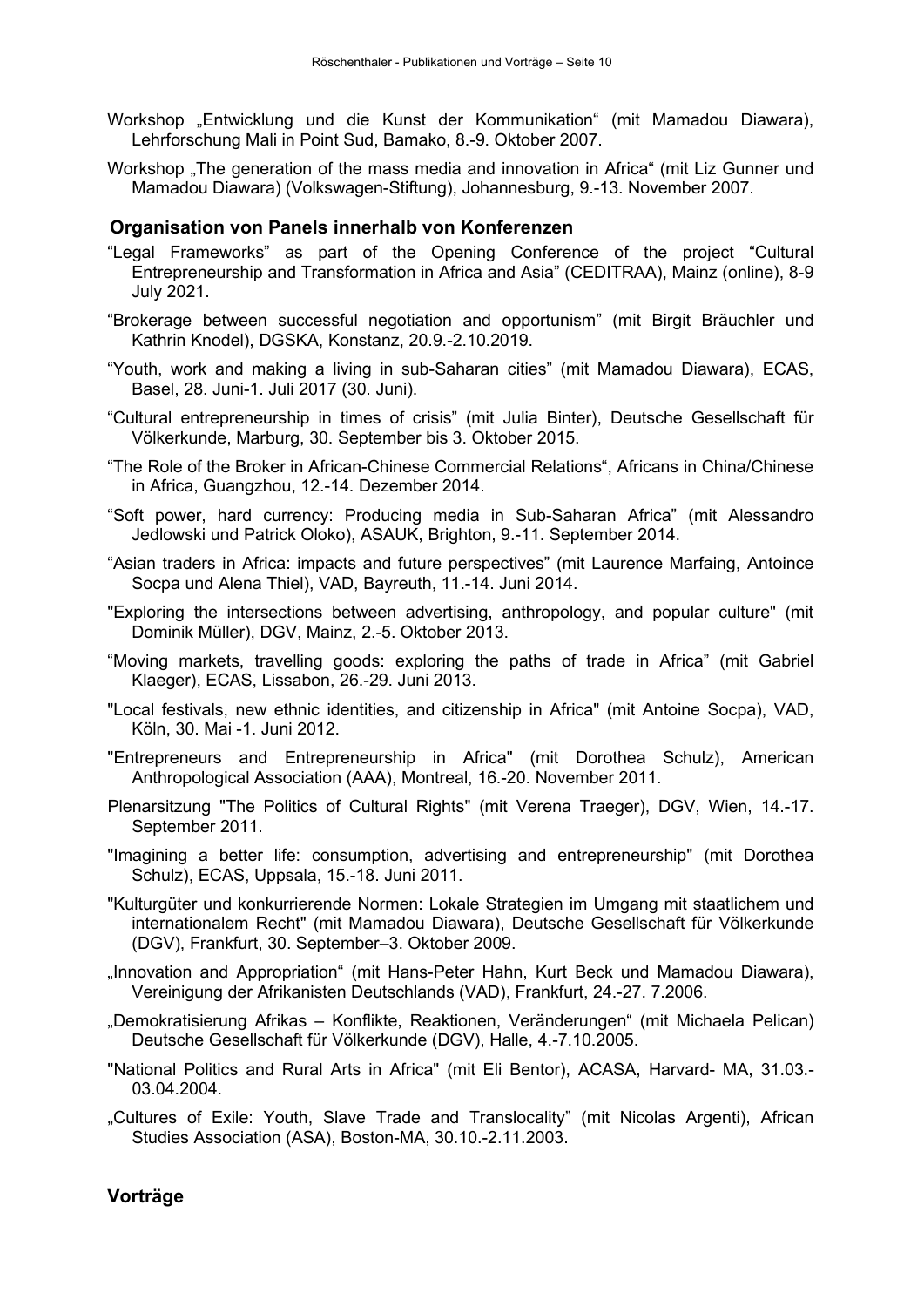- "Intellectual property and the judicialisation of cultural production: an anthropological perspective". Vortrag im Fridays' Meeting des CEDITRAA-Projekts (Frankfurt/Mainz), 12.11.2021 (online).
- "Shared Ownership oder Exklusives Eigentum? Sinoafrikanische Koproduktion am Beispiel von Teemarken in Mali. Vortrag im Afrika-Kolloquium Frankfurt, 4.11.2021.
- "La transformation des expressions culturelles immatérielles par le droit de la propriété intellectuelle". Art, culture, creation: des pratiques (anti)bureaucratiques? Atelier international von IHA-CREPOS La bureaucratisation des sociétés africaines, Dakar, 17- 19.June 2021, Vortrag am 17.6.2021 (online).
- "Types of Brokers in the Tea Trade between China and West Africa. Paper presented at the Workshop "Inside Brokerage: Networking, life stories, social hierarchies", Institut für Ethnologie und Afrikastudien, Mainz, 13.12.2019.
- "From China to West Africa: Mediations and Translations along the Tea Trail". Lecture at Internationales Forschungszentrum Kulturwissenschaften Kunstuniversität Linz, Wien, 6 November 2019.
- "Moving or staying? Traders navigating between promising destinations and complicating policies", paper presented at the ECAS conference, Edinburgh, 11-14 June 2019 (11 June 2019).
- "Business tourism of West African tea traders: Moving or staying? Traders navigating between promising destinations and complicating policies", ECAS, Edinburgh, 11.-14. Juni 2019.
- "Brokers in the Tea Trade between China and West Africa", Workshop "Brokerage under scrutiny: Practices of intermediation in a globalizing world", Monash University Melbourne, 23. Mai, 2019.
- "Analytical approaches to Globalization and the Global Movement of Trade Goods". Lecture at Jinan University, Guangzhou, 25.10.2018.
- "Tea Trade from China to West Africa". Lecture at Jinan University, Guangzhou, 22.10.2018.
- "Checking out 'dream places': YOUNG Africans as culture brokers in Malaysia". Panel 84 "Migration and the imaginaries of good life", EASA, Stockholm, 14.-17.8.2018.
- "Foreign manufactured products on African markets: their trajectories and integration in local regimes of value". AC/CA conference "China-Africa" in Global Comparative Perspective", Brüssel, 28,-30. Juni 2018.
- "Copyright in Africa: Benefits and Challenges". Workshop "Copyright and Music in the Global South: Navigating International Agreements, Piracy Practices, and the Protection of Cultural Heritage. Berlin (Alexander von Humboldt Institut, 6. Juni 2018.
- "Competition and cooperation in Chinese-Cameroonian commercial interactions", conference "Destination Africa", Leiden, 22.-23. März 2018.
- "Our coffee is the green tea": How tea from China became the Malian national drink. Vortrag, Universität Wien, 16. November 2017.
- "Tea trade from China to West Africa". Vortrag, Brunel University (London), 10. Oktober 2017.
- "Grünes Gold aus China: Wie Tee in Mali zum Massengetränk wurde", Night of the Profs, Staatstheater Mainz, 17. Mai 2017.
- "Cult Association as religious institutions? Perspectives from the Cross River region of Southwest Cameroon and Southeast Nigeria", Workshop "Religion and Colonialism in Africa and its Diasporas", Pompei Fabri University, Barcelona, 5. Mai 2017.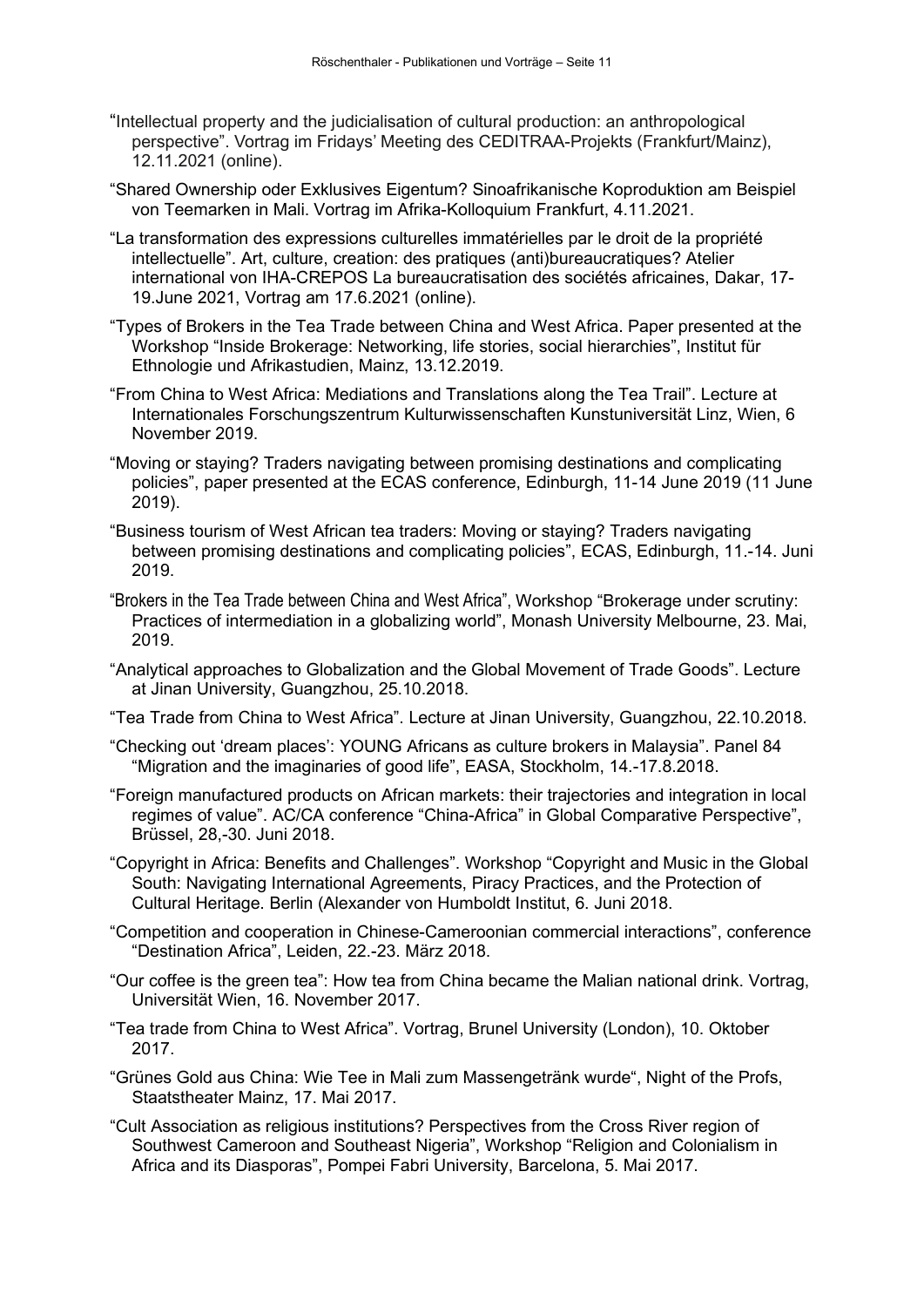- "Vom Karawanenhändler zum Teeimporteur: Die Akteure, die den Tee aus China nach Mali bewegen", Antrittsvorlesung, Johannes Gutenberg-Universität Mainz, 25. April 2017.
- "Africans in Malaysia: Achievements and Challenges". Vortrag, University of Mumbai, 27. März 2017.
- "Africans in Asian countries". Plenarsitzung "Development and Policy Challenges", Konferenz "Migration and Diasporas: Emerging Diversities and Development Challenges", IGNOU, New Delhi, 22.-23. März 2017.
- "Global African Trading Diasporas: Examples from China and Malaysia". Konferenz "Migration and Diasporas: Emerging Diversities and Development Challenges", IGNOU, New Delhi, 22.-23. März 2017.
- "Manufactured consumer goods on Cameroonian markets: Original and/or fake?" Workshop "Fraud, fake, and make-believe: transregional and transdisciplinary perspectives", Goethe-Universität, Frankfurt, 1. Dezember 2016.
- "Competition and cooperation in Chinese and Cameroonian commercial interactions". 3. Afraso Konferenz "Afrasian Transformations: Beyond Grand Narratives?" Goethe-Universität, Frankfurt, 28. September 2016.
- "How intellectual property law transforms immaterial cultural goods". EASA, Mailand, 20.-23. Juli 2016.
- "Childhood, work and mobility: a conceptual framework". Point Sud Workshop "Making a better life: training, work and mobility of youth in West and Central Africa". Bamako, 2. März 2016.
- "Trade, crisis and cultural entrepreneurship in the Niger Delta and the Cross River Region" (mit Julia Binter), Deutsche Gesellschaft für Völkerkunde, Marburg, 3. Oktober 2015.
- "Challenges to African entrepreneurship in Malaysia", Panel "Global African" Entrepreneurship", ECAS, Paris, 8.-10. Juli 2015.
- "Bewegung von Menschen und Gütern im globalen Kontext". Podiumsdiskussion "Handelstoffe: Zirkulation und Kommunikation im Atlantik", Hannover, 1. Juli 2015.
- "Entrepreneurship in Africa: Critical reflections on the significance of an eminent concept". Vorlesungsreihe "Dimensions of Agency: Entrepreneurship in Business, Culture and Governance", Leipzig, 18. Mai 2015.
- "Networks and Activities of Africans in Malaysia". Konferenz "Rethinking African-Asian relationships: changing realities, new concepts" Cape Town, 24.-26. März 2015.
- "The History of Green Tea in Africa". School of International Studies, Peking University, 18. December 2014.
- "Brokers as intermediaries in commercial trade networks". Konferenz Africans in China/Chinese in Africa", Guangzhou, 12.-14. Dezember 2014.
- "Coping with uncertainty: The precarious situation of independent African media entrepreneurs", Panel "Soft power, hard currency: Producing media in Sub-Saharan Africa", ASAUK, Brighton, 10. September 2014.
- "A media entrepreneur and his fans in Mali", Panel "Cultural entrepreneurs in Africa: endeavours, constraints, and pathways of success", EASA, Tallinn, 1 August 2014.
- "How to design a research project at the example of photographs on cloth in Mali". Department de l'anthropologie der Université de Yaounde I, 29. Juni 2014.
- "The history of green tea in Mali and beyond". ECAS thematische Konferenz "Africa in the Global South: biographies of mobility and aspirations of success", Frankfurt, 15. Mai 2014.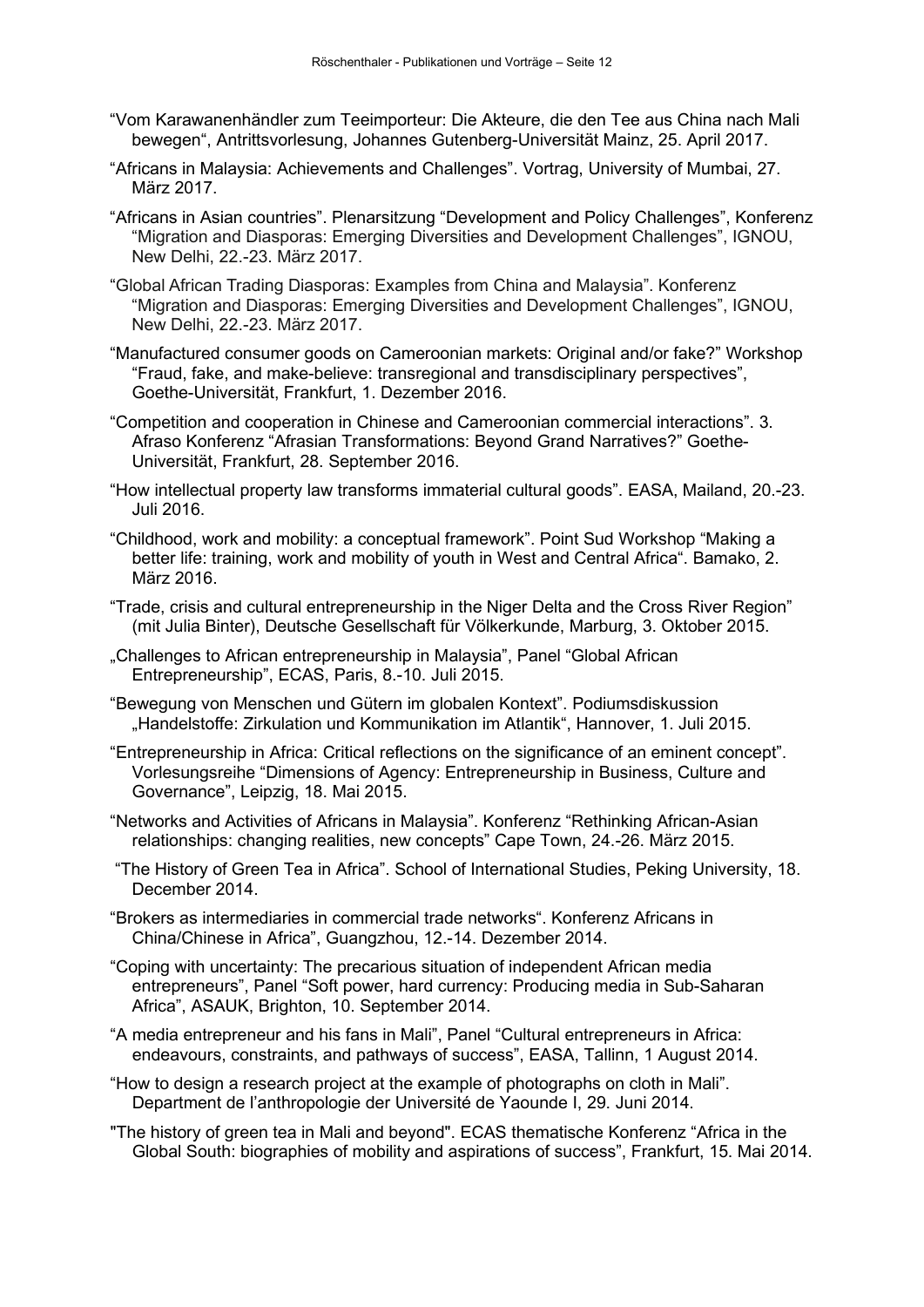- "Commercial networks and culture brokers: Cameroonian traders in China". Adun-Afraso-Konferenz "African-Asian Encounters: New Cooperations – New Dependencies", Kuala Lumpur, 11.-13. März 2014.
- "Facetten der Produktion von Materialität in West- und Zentralafrika". Goethe-Universität Frankfurt, 29. Januar 2014.
- "Normenwandel und die schillernde Macht der Medien im subsaharischen Afrika" (mit Mamadou Diawara). B3 Biennale des bewegten Bildes 2013, Hochschule für Gestaltung Offenbach in Kooperation mit dem Exzellenzcluster "The Formation of Normative Orders" Goethe-Universität Frankfurt, 1 November 2013.
- "Textile Advertising and Female Fan Culture". Workshop "Exploring the intersections between advertising, anthropology, and popular culture", DGV, Mainz, 2.-5. Oktober 2013.
- "Ornamente auf Objekten in Afrika". Institut für Kunstgeschichte, Stuttgart, 24. Juli 2013.
- "Culture in the Making: Local Festivals, Remembrance, and the marketing of identity in Southwest Cameroon and Southeast Nigeria", panel "Commoditizing Identities – Recent Cameroonian Trajectories", ASA, Philadelphia, 29. Nov.-1.Dez. 2012.
- "Handelsnetze und die Geschichte von Kultbünden in West- und Zentralafrika". Ringvorlesung "Afrika in Geschichte und Gegenwart", Goethe-Universität Frankfurt, 4. Juli 2012.
- "Chinesischer Grüntee in Mali: Geschichte, Konsum, Markenbildung". Ethnologisches Kolloquium Bayreuth, 22. Mai 2012.
- "Normenwandel und die Macht der Medien in Afrika" (mit Mamadou Diawara), Vorlesungsreihe des Exzellenzclusters 243 "Die Herausbildung normativer Ordnungen", Frankfurt am Main, 11. April 2012.
- Podiumsdiskussion "Feldforschungserfahrungen in Afrika", ZIAF, Frankfurt am Main, 2. Dezember 2011.
- "Chinese Green Tea: Entrepreneurship and the Establishment of a Popular Drink in Mali". Panel "Entrepreneurs and Entrepreneurship in Africa", American Anthropological Association (AAA), Montreal, 16.-20. November 2011.
- "African Perspectives on Children and Youth Migration." Workshop "African Youth from Within – Youth at work in subsahara Africa – Jeunesse et travail en afrique subsaharienne, Schloss Marbach am Bodensee, 20.-22. October 2011.
- "Unternehmerinnen in Afrika. Ein ethnologischer Blick über den wirtschaftlichen Tellerrand". Frauen-Wirtschafts-Tag, Kirchheim/Teck, 13. Oktober 2011.
- "Tänze und Kulte im Südwesten Kameruns zwischen Exklusivität und Global Viewing" Panel "Vom Wahren zur Ware", DGV-Tagung, Wien, 14.-17. September 2011.
- "Dissemination Histories of Immaterial Goods, Consumption and Advertising in Africa." Centre for West African Studies, Birmingham, 7. September 2011.
- "Zwischen Dorfplatz und MySpace. Zur Geschichte von Kultbünden und ihren Objekten im Cross River-Gebiet." Institutskolloquium, kunsthistorisches Institut, FU Berlin, 22. Juni 2011.
- "Verbreitungsgeschichte, Konsum und (im)materielle Güter: Beispiele aus Kamerun und Mali." Institut für Kulturanthropologie der Universität Wien, 20. Juni 2011.
- "Advertising and Entrepreneurship in Bamako". Panel "Imagining a better life: consumption, advertising and entrepreneurship", ECAS, Uppsala, 15.-18. Juni 2011
- "Copyright, Translocal Performances and Cultural Creativity in Southwest Cameroon". Konferenz "Intellectual Property, Normative Orders and Globalisation" (Teil 2), Forschungskolleg Bad Homburg, 2.-4. Juni 2011.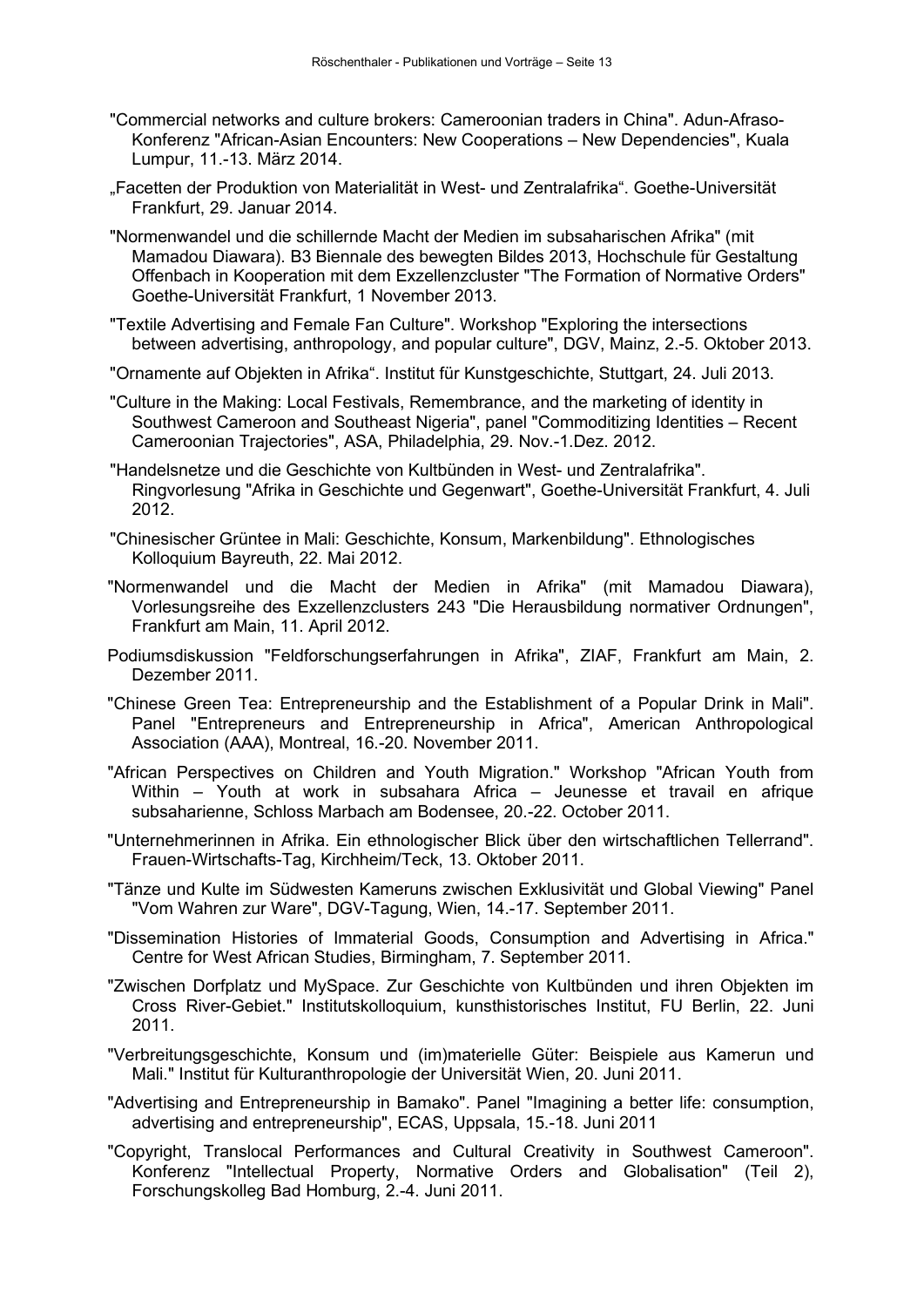"Kultbünde und Handel in Kamerun". Museum für Völkerkunde, München, 31. März 2011.

- Discussant, Point Sud Workshop "Rester et partir/ staying and leaving: Contemporary Photography and the Representation of African Migration", Bamako, 8.-16. Februar 2011.
- "Entrepreneurs: Media, Markets, Advertisements". Point Sud Workshop "Appropriation et changement de medias en Afrique de l'ouest: nouveaux acteurs et façonnement sociotechnique des domaines publiques", Bamako, 4.-9. Januar 2011.
- "Memory and the persistance of the slave status". Konferenz "Searching for the African voice in the history of enslavement, slave trade and slavery", Univeresity of Buea, Kamerun, 14.-16. Dezember 2010.
- "Translocal performances and cultural creativity in Southwest Cameroon". Workshop "Intellectual Property, Normative Orders and Globalisation", Forschungskolleg Bad Homburg, 2.-4. Dezember 2010.
- "Pioniere des Markts: Afrikanische Unternehmer zwischen lokaler Wirtschaft und globalem Wettbewerb", Universität Leipzig, 21. Oktober 2010.
- "Mobile Urban Images: Advertising in Bamako". Tagung "Tuning in to African Cities: Popular Culture and Urban Experience in sub-Saharan Africa", Birmingham (IARA/Centre of Westafrican Studies), 6.-8. Mai 2010.
- "Allgemeingut, Kulturerbe oder geistiges Eigentum? Lokale Strategien im Umgang mit einer kulturellen Ressource", Universität Freiburg, 3. Februar 2010.
- "'Celebrating our Heritage'. Lokale Festivals, Erinnerungskultur und neue Identitäten in Kamerun und Nigeria." Institutskolloquium "Erinnerung, Politik, Nation" Institut für Ethnologie und Afrikastudien, Johannes Gutenberg-Universität Mainz, 03. November 2009 (Antrittsvorlesung).
- "Transformationen immaterieller Kulturgüter: lokale Handhabung und globale Konzepte". Workshop "Kulturgüter und konkurrierende Normen: Lokale Strategien im Umgang mit staatlichem und internationalem Recht" Deutsche Gesellschaft für Völkerkunde (DGV), Frankfurt, 1. Oktober 2009.
- "Managing Achievement: Case studies from Cameroon". Panel "Circuits of Success: Figures of political and cultural Innovation" ECAS, Leipzig, 4. – 6. Juni 2009.
- "Memories of the slave trade in the Cross River region". Konferenz "Tales of Slavery: Narratives of Slavery, the Slave Trade and Enslavement in Africa", Toronto, 20. – 23. Mai 2009.
- "Handel und Märkte in Afrika." Ringvorlesung "Afrika" des Instituts für Ethnologie und Afrikastudien der Universität Mainz, 29. April 2009.
- "Kakao am Kamerunberg: Der Kölner Kaufmann Max Esser und die Folgen seines Pioniergeists". Ausstellung "Köln Postkolonial", Kölner Stadtmuseum, 4. Februar 2009.
- "Werbung im Kontext: Perspektiven auf ein neues ethnologisches Forschungsfeld" Habilitationsvortrag, Universität Mainz, 28. Januar 2009.
- "Zur Verwendung europäischer Glasperlen in der Kunst Kameruns." Eucoprimo-Herbstreffen (Europäische Vereinigung zum Erforschen, Sammeln und Bewahren von ursprünglichen und seltenen Geldformen), Frankfurt-Hoechst, 11. Oktober 2008.
- "Alle Perlen dieser Welt. Zur Verwendung europäischer Glasperlen in der Kunst des Kameruner Graslands." Museum der Weltkulturen Frankfurt, Ausstellung "Ernst Ludwig Kirchner und die Kunst Kameruns", 24. September 2008.
- "Diffusion in the Cross River Region." Workshop "Globalisation as Diffusion? Critical Re-Assessments and Contemporary Researches", EASA, Ljubljana, 26.-29. August 2008.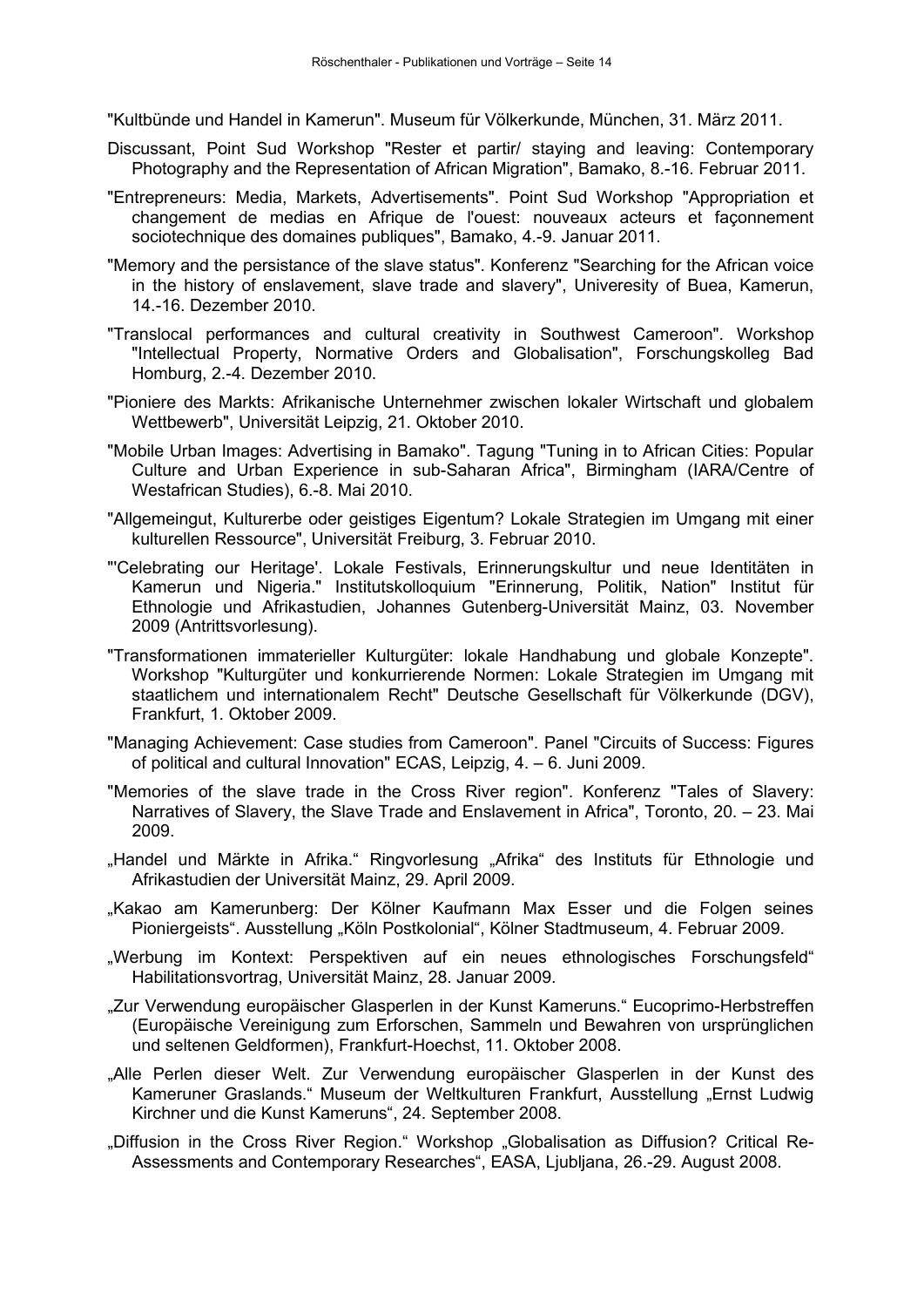- "Normative Ordnungen und Medien in Afrika." Auftaktveranstaltung des Exzellenzclusters 243 "Die Herausbildung normativer Ordnungen", Goethe-Universität Frankfurt, 7. Juli 2008.
- "Zur Entwicklung urbaner Märkte in Mali." Urbanitäts-Kolloquium, Goethe-Universität Frankfurt, 5. Juni 2008.
- "Handel und Märkte in Afrika." Ringvorlesung "Afrika" des Instituts für Ethnologie und Afrikastudien, Universität Mainz, 21. Mai 2008.
- .Boundaries, Identity and the Politics of Belonging in the Cross River Region." Workshop .Making the Invisible Visible. Mapping Histories. Traditions and Spatial Divide in Africa" VAD und SGAS, Freiburg und Basel, 14.-17. Mai 2008.
- "Making TV Advertisements in Bamako, Mali." Seminar "Ethnicity and Identity. Social Anthropology of TV", Oxford, 22. Februar 2008.
- "Producing Memories of the Past in the Cross River region". Workshop "Memories of African" Slavery", American Historical Association, Washington DC, 3.-6. Januar 2008.
- "Changing Sites of Advertising in Mali and Cameroon." Workshop "The Generation of the Mass Media and Innovation in Africa" (Volkswagen-Stiftung), Johannesburg, 9.-13. November 2007.
- "The social life of white man mimbo and ancestral consumption of bottled beer in Southwest Cameroon". Tagung "Beer as a local and transnational commodity in Africa",Leuven, 15.- 17. Februar 2007.
- Discussant von 12 Vorträgen, Panel "Shifts in Cultural Interaction: Narrating and Performing Identity and Difference", Workshop "Negotiating Culture in the Context of Globalisation", (Volkswagen-Stiftung) Saly, Senegal, 3.-7.4.2006.
- "Traditionale Gesellschaften und ihr Selbstverständnis das Beispiel Kameruns." Fortbildungsworkshop "Kamerun: Afrique en miniature? Kamerun in Geschichte und Gegenwart", Bischöfliche Studienförderung Cusanuswerk, Münster, 6.-8. Januar 2006.
- **"**Producing memory history, ritual and knowledge in the Cross River area". Workshop "Social Memory in the Afro-Caribbean Religious Community", Tagung "International Caribbean Conference Vienna",1.-4.December 2005.
- Einführungsvortrag (mit Henning Engelke) zu Jean Rouchs Film "Les Maîtres Fous" im Rahmen der Tagung "Mimesis – Mimese. Gefährlicher Luxus zwischen Natur und Kultur", Frankfurt am Main, 29.9.-1.10.2005.
- "The internationalisation of Conflict: Burkinabe and Malians in the Ivorian conflict". Workshop "Local Contexts of Conflict and Peacebuilding", University of Ghana, Legon, 27.-30. April 2005.
- "Erinnerungsarbeiten und die Veränderung der Wahrnehmung des Raums. Zur Entstehung einer Regionalkultur im Südwesten Kameruns". Workshop des SFB "Erinnerungskulturen" zum Thema "Erinnerungsräume in Afrika", Gießen, 19.-20.11.2004.
- "An Ethnography of Associations? Transethnic Research in the Cross River Region". Vortrag im Workshop "Ethnography - the costs of success?" European Anthropological Association (EASA), Wien, 8.-12.9.2004.
- "Erinnerung und Geschichte im Cross River-Gebiet (Kamerun/Nigeria)", Berliner Afrikakolloquium, Seminar für Afrikawissenschaften und Zentrum Moderner Orient, Berlin, 19.5.2004.
- "Creating Local Culture: Performance, Boundaries and Politics in the Cross River Region. Workshop "National Politics and Rural Arts in Africa", ACASA, Harvard MA, 31.3.- 3.4.2004.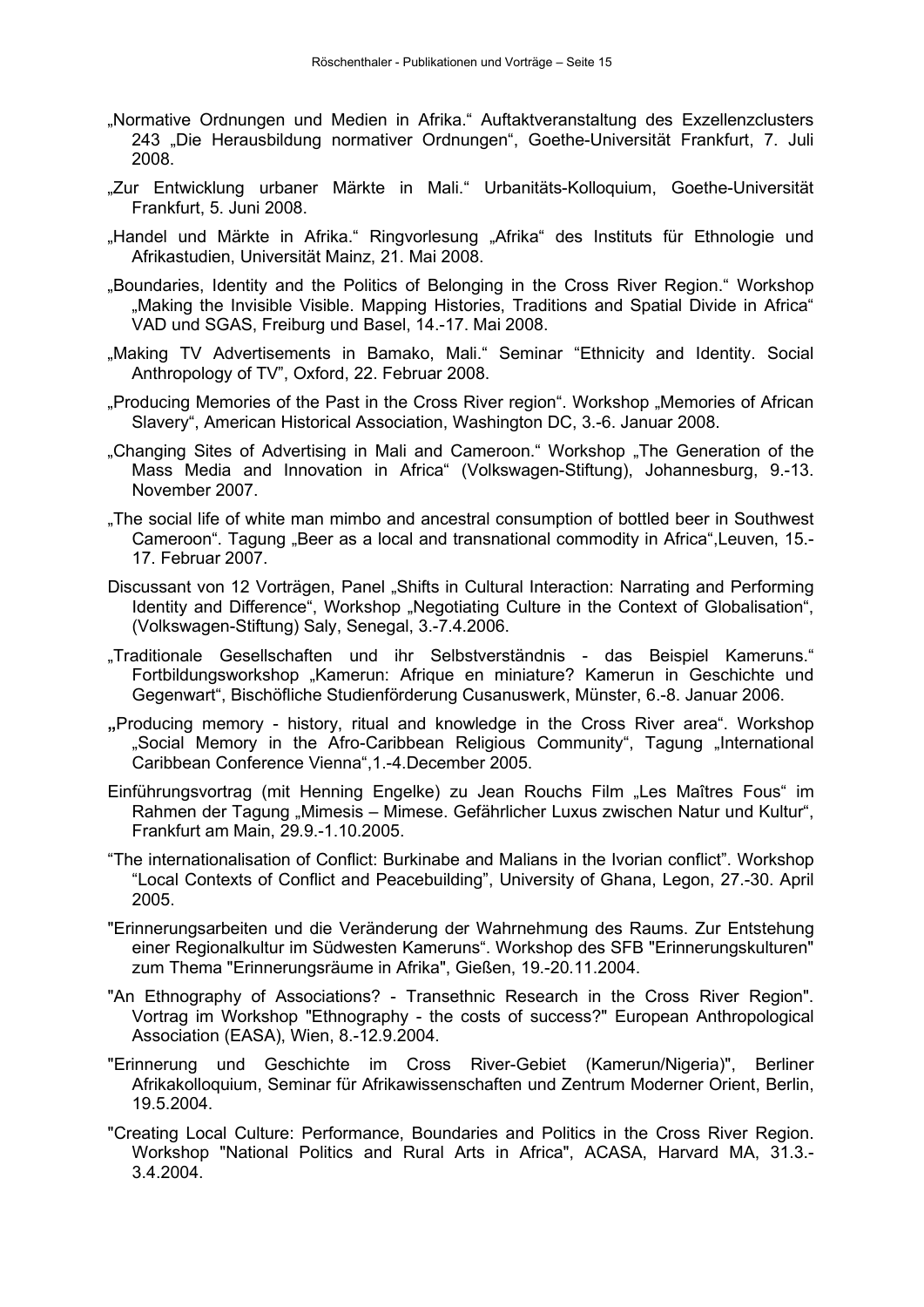- "Translocal Cultures. The Slave Trade and Cultural Transfer in the Cross River Region", African Studies Association (ASA), Boston MA, 30.10.-2.11.2003.
- "Der Weg der Bünde. Regionale Forschung im Cross River-Gebiet", Deutsche Gesellschaft für Völkerkunde, Hamburg, 2.4.2003.
- "Neuheit, Bricolage, oder Plagiat? Gründung von Bünden und Cult Agencies im Cross River-Gebiet". Institutscolloquium, Institut für Historische Ethnologie, Frankfurt, 16.12.2002.
- "Gekaufte Tradition? Handel mit Wissen, Rechten und Institutionen im Cross River Gebiet". Institutscolloquium, Institut für Ethnologie und Afrikastudien, Mainz, 12.11.2002.
- "Transacting Intellectual Property. The Dissemination of Cultural Institutions in the Cross River area of Cameroon and Nigeria". Konferenz "Property, Transactions and Creations: New Economic Relations in the Pacific", University of Cambridge, 13.-15.12.2001.
- "Mit den Frauen kommt Kultur. Zur Verbreitungsgeschichte von Bünden im Cross River-Gebiet (Kamerun/Nigeria)." Afrika-Kolloquium, Institut für Historische Ethnologie, J.W.G.- Universität Frankfurt, 18.10.2001.
- "Purchasing Culture: The Dissemination of Secret Societies and their Objects in the Cross River area of Cameroon and Nigeria". Panel "Not Beautiful, not sacred: Activated Objects: Power, Religion and Art", EASA, Krakau, Juli 2000.
- "Alltägliche Konfliktfelder. Die Auseinandersetzung afrikanischer Frauen mit ihrer sozialen Umwelt im Idiom von Religion". Workshop "Auf immer und ewig weiblich? Frauen und Religion im 21.Jahrhundert", Institut für Religionswissenschaften, FU Berlin, 10.6.2000.
- "The economic importance of associations for the Cross River area of Cameroon". University of Buea, Cameroon, 3.11. 1998.
- "Rechte an geistigem Eigentum und öffentliche Aufführungen am Beispiel kaufbarer Bünde in Kamerun". Institut für Historische Ethnologie, Frankfurt, 3.6. 1998.
- "Bünde, Masken und kommunale Identität im Cross River-Gebiet". Iwalewa-Haus, Bayreuth, 27.1. 1998.
- "Local Historiography and Power Conflict in Calabar". Workshop "New Local Historiography in Africa and South Asia", Zentrum Moderner Orient, Berlin, 10. 10. 1997.
- "Lokalität und Siedlungsgeschichte im Cross River-Gebiet". Deutsche Gesellschaft für Völkerkunde, Frankfurt, 8. 10. 1997.
- "Der nackte und der dekorierte Körper. Performative Ausdrucksformen von Frauen im Cross River-Gebiet, Kamerun". Workshop "Körper, Identität, Geschlecht", Institut für Ethnologie und Afrika-Studien, Mainz, 4. 4. 1997.
- "Frauen in der afrikanischen Kunst". Kolloquium, Institut für Ethnologie, FU Berlin, 1992.

# **Videopräsentationen**

- Premiere und Präsentation des Videos "Mobile Culture" im Rahmen des Begleitprogramms zur Ausstellung "Leben in Westafrika" im Senckenbergmuseum, Frankfurt am Main, 26.11.2002.
- Präsentation des Videos "Mobile Culture" im Rahmenprogramm der Langen Nacht der Museen, im Ledermuseum Offenbach, 2003.
- Präsentation des Videos "Mobile Culture" im Institut für Ethnologie und Afrikastudien in Mainz am 12.06.2003.

# **Reden, Interviews, Präsentationen in den Medien**